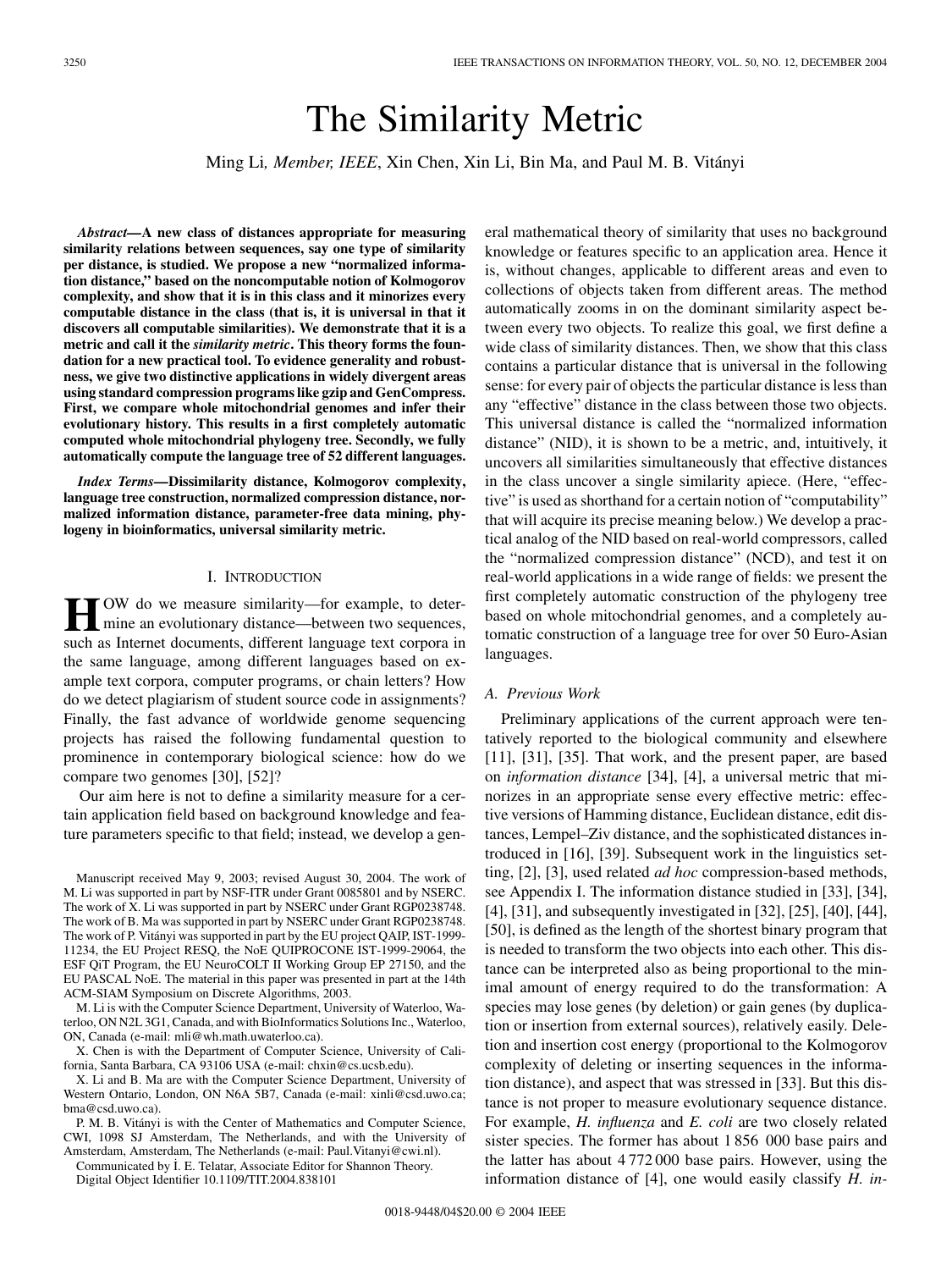*fluenza* with a short (of comparable length) but irrelevant species simply because of length, instead of with *E. coli*. The problem is that the information distance of [[4\]](#page-13-0) deals with *absolute* distance rather than with *relative* distance. The paper [\[49](#page-14-0)] defined a transformation distance between two species, and [\[24](#page-13-0)] defined a compression distance. Both of these measures are essentially related to  $K(x|y)$ . Other than being asymmetric, they also suffer from being absolute rather than relative. As far as the authors know, the idea of relative or normalized distance is, surprisingly, not well studied. An exception is [\[53](#page-14-0)], which investigates normalized Euclidean metric and normalized symmetric-set-difference metric to account for relative distances rather than absolute ones, and it does so for much the same reasons as does the present work. In [\[43](#page-14-0)], the equivalent functional of (V.1) in information theory, expressed in terms of the corresponding probabilistic notions, is shown to be a metric. (Our Lemma V.4 implies this result, but obviously not the other way around.)

# *B. This Work*

We develop a general mathematical theory of similarity based on a notion of normalized distances. Suppose we define a new distance by setting the value between every pair of objects to the minimal upper semi-computable (Definition II.3 below) normalized distance (possibly a different distance for every pair). This new distance is a nonuniform lower bound on the upper semi-computable normalized distances. The central notion of this work is the "normalized information distance," given by a simple formula, that is a metric, belongs to the class of normalized distances, and minorizes the nonuniform lower bound above. It is (possibly) not upper semi-computable, but it is the first *universal* similarity measure, and is an objective recursively invariant notion by the Church–Turing thesis [\[34](#page-13-0)]. We cannot compute the normalized information distance, which is expressed in terms of the noncomputable Kolmogorov complexities of the objects concerned. Instead, we look at whether a real-world imperfect analog works experimentally, by replacing the Kolmogorov complexities by the length of the compressed objects using real-world compressors like gzip or GenCompress. Here, we show the results of experiments in the diverse areas of i) biomolecular evolution studies, and ii) natural language evolution. In area i): In recent years, as the complete genomes of various species became available, it has become possible to do whole genome phylogeny (this overcomes the problem that different genes may give different trees [\[9](#page-13-0)], [\[48](#page-14-0)]). However, traditional phylogenetic methods on individual genes depended on multiple alignment of the related proteins and on the model of evolution of individual amino acids. Neither of these is practically applicable to the genome level. In this situation, a method that can compute shared information between two individual sequences is useful because biological sequences encode information, and the occurrence of evolutionary events (such as insertions, deletions, point mutations, rearrangements, and inversions) separating two sequences sharing a common ancestor will result in partial loss of their shared information. Our theoretical approach is used experimentally to create a fully automated and reasonably accurate software tool based on such a distance to compare two genomes. We demonstrate that

a whole mitochondrial genome phylogeny of the Eutherians can be reconstructed automatically from *unaligned* complete mitochondrial genomes by use of our software implementing (an approximation of) our theory, confirming one of the hypotheses in [[9\]](#page-13-0). These experimental confirmations of the effectiveness of our comprehensive approach contrasts with recent more specialized approaches such as [[51\]](#page-14-0) that have been (and perhaps can only be) tested on small numbers of genes. They have not been experimentally tried on whole mitochondrial genomes that are, apparently, already numerically out of computational range. In area ii) we fully automatically construct the language tree of 52 primarily Indo-European languages from translations of the "Universal Declaration of Human Rights"—leading to a grouping of language families largely consistent with current linguistic viewpoints. Other experiments and applications performed earlier, not reported here are: detecting plagiarism in student programming assignments [\[10](#page-13-0)] and phylogeny of chain letters [\[5](#page-13-0)].

### *C. Subsequent Work*

The current paper can be viewed as the theoretical basis out of a trilogy of papers: In [\[15](#page-13-0)], we address the gap between the rigorously proven optimality of the normalized information distance based on the noncomputable notion of Kolmogorov complexity, and the experimental successes of the "NCD" which is the same formula with the Kolmogorov complexity replaced by the lengths in bits of the compressed files using a standard compressor. We provide an axiomatization of a notion of "normal compressor," and argue that all standard compressors, be it of the Lempel–Ziv type (gzip), block sorting type (bzip2), or statistical type (PPMZ), are normal. It is shown that the NCD based on a normal compressor is a similarity distance, satisfies the metric properties, and it approximates universality. To extract a hierarchy of clusters from the distance matrix, we designed a new quartet method and a fast heuristic to implement it. The method is implemented and available on the web as a free open-source software tool: the CompLearn Toolkit [\[13](#page-13-0)]. To substantiate claims of universality and robustness, [[15\]](#page-13-0) reports successful applications in areas as diverse as genomics, virology, languages, literature, music, handwritten digits, astronomy, and combinations of objects from completely different domains, using statistical, dictionary, and block-sorting compressors. We tested the method both on natural data sets from a single domain and combinations of different domains (music, genomes, texts, executables, Java programs), and on artificial ones where we knew the right answer. In [\[14](#page-13-0)], we applied the method in detail to to music clustering (independently [[36\]](#page-13-0) applied the method of [[2\]](#page-13-0) in this area). The method has been reported abundantly and extensively in the popular science press, for example [[38\]](#page-13-0), [[42\]](#page-14-0), [\[5](#page-13-0)], [\[17](#page-13-0)], and has created considerable attention, and follow-up applications by researchers in specialized areas. One example of this is in parameter-free data mining and time series analysis [\[27](#page-13-0)]. In that paper, the aptness and effectiveness of the compression method is evidenced by a host of experiments. It is also shown that the compression-based method is superior to any other methods for comparision of heterogeneous files (for example, time series), and anomaly detection, see Appendix II.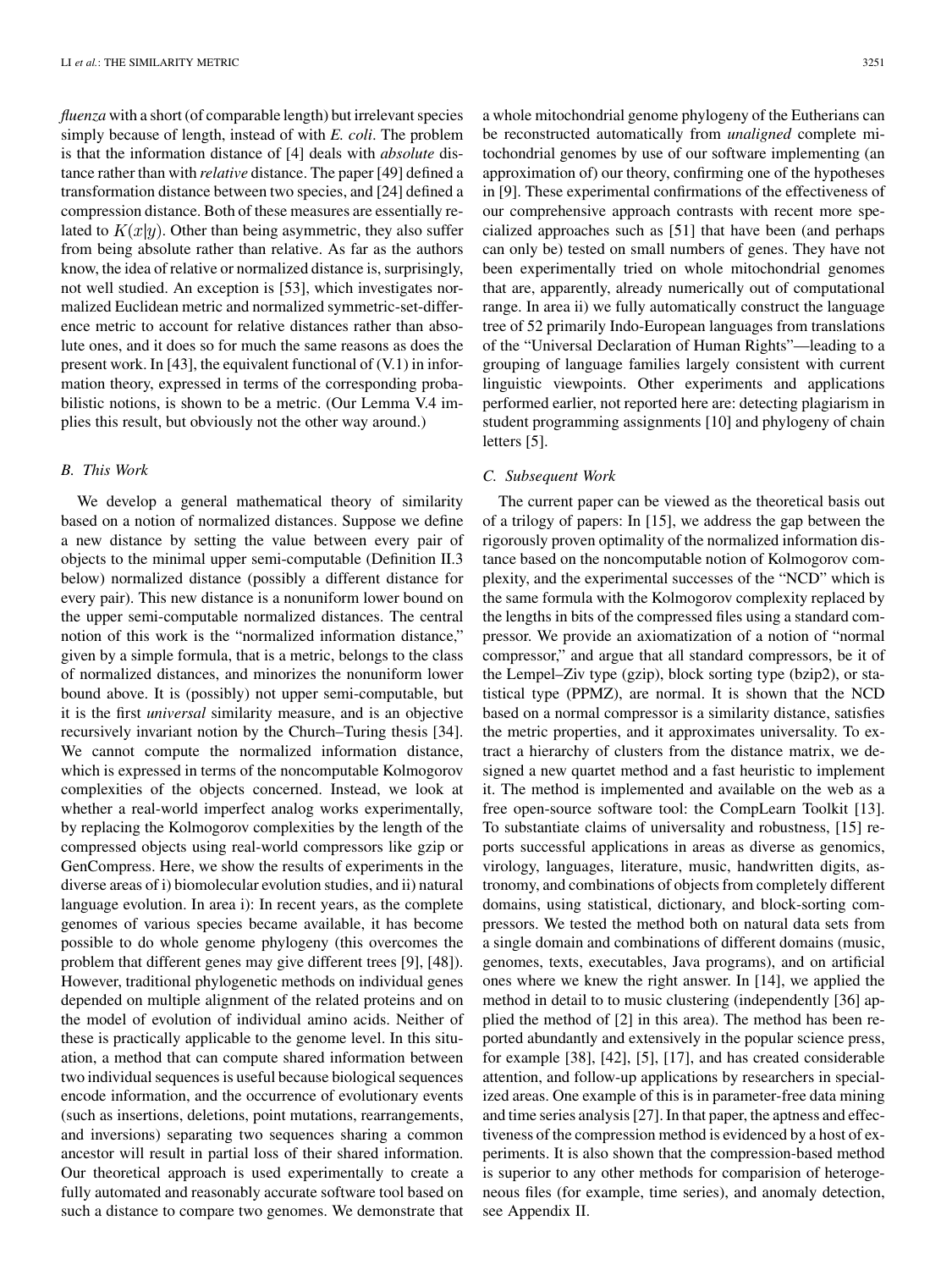## II. PRELIMINARIES

## *A. Distance and Metric*

Without loss of generality, a distance only needs to operate on finite sequences of  $0$ 's and  $1$ 's since every finite sequence over a finite alphabet can be represented by a finite binary sequence. Formally, a *distance* is a function  $D$  with nonnegative real values, defined on the Cartesian product  $X \times X$  of a set X. It is called a *metric* on X if for every  $x, y, z \in X$ :

- $D(x, y) = 0$  iff  $x = y$  (the identity axiom);
- $D(x, y) + D(y, z) \ge D(x, z)$  (the triangle inequality);
- $D(x, y) = D(y, x)$  (the symmetry axiom).

A set X provided with a metric is called a *metric space*. For example, every set X has the trivial *discrete metric*  $D(x, y) = 0$ if  $x = y$  and  $D(x, y) = 1$  otherwise.

#### *B. Kolmogorov Complexity*

A treatment of the theory of Kolmogorov complexity can be found in the text [[34\]](#page-13-0). Here we recall some basic notation and facts. We write *string* to mean a finite binary string. Other finite objects can be encoded into strings in natural ways. The set of strings is denoted by  $\{0,1\}^*$ . The Kolmogorov complexity of a file is essentially the length of the ultimate compressed version of the file. Formally, the *Kolmogorov complexity*, or *algorithmic entropy*,  $K(x)$  of a string x is the length of a shortest binary program  $x^*$  to compute x on an appropriate universal computer—such as a universal Turing machine. Thus,  $K(x) = |x|$ , the *length* of  $x^*$  [\[29](#page-13-0)], denotes the number of bits of information from which  $x$  can be computationally retrieved. If there are more than one shortest programs, then  $x^*$  is the first one in standard enumeration.

*Remark II.1:* We require that there  $x$  can be decompressed from its compressed version  $x^*$  by a general decompressor program, but we do not require that x can be compressed to  $x^*$  by a general compressor program. In fact, it is easy to prove that there does not exist such a compressor program, since  $K(x)$  is a noncomputable function. Thus,  $K(x)$  serves as the ultimate, lower bound of what a real-world compressor can possibly achieve.  $\diamondsuit$ 

*Remark II.2:* To be precise, without going into details, the Kolmogorov complexity we use is the "prefix" version, where the programs of the universal computer are prefix-free (no program is a proper prefix of another program). It is equivalent to consider the length of the shortest binary program to compute  $x$  in a universal programming language such as LISP or Java. Note that these programs are always prefix-free, since there is an end-of-program marker.

The *conditional* Kolmogorov complexity  $K(x | y)$  of x relative to  $y$  is defined similarly as the length of a shortest program to compute x if y is furnished as an auxiliary input to the computation. We use the notation  $K(x, y)$  for the length of a shortest binary program that prints out  $x$  and  $y$  and a description how to tell them apart. The functions  $K(\cdot)$  and  $K(\cdot|\cdot)$ , though defined in terms of a particular machine model, are machine independent up to an additive constant and acquire an asymptotically universal and absolute character through Church's thesis, from

the ability of universal machines to simulate one another and execute any effective process.

*Definition II.3:* A real-valued function  $f(x, y)$  is *upper semi-computable* if there exists a rational-valued recursive function  $g(x, y, t)$  such that i)  $g(x, y, t + 1) \le g(x, y, t)$ , and ii)  $\lim_{t\to\infty} g(x, y, t) = f(x, y)$ . It is *lower semi-computable* if  $-f(x, y)$  is upper semi-computable, and it is *computable* if it is both upper- and lower semi-computable.

It is easy to see that the functions  $K(x)$  and  $K(y \mid x^*)$  (and under the appropriate interpretation also  $x^*$ , given x) are upper semi-computable, and it is easy to prove that they are not computable. The conditional information contained in  $x^*$  is equivalent to that in  $(x, K(x))$ : there are fixed recursive functions  $f, g$  such that for every x we have  $f(x^*) = (x, K(x))$  and  $g(x,K(x)) = x^*$ . The information about x contained in y is defined as  $I(y : x) = K(x) - K(x | y^*)$ . A deep, and very useful, result [[20\]](#page-13-0) shows that there is a constant  $c_1 \geq 0$ , independent of  $x, y$ , such that

$$
K(x, y) = K(x) + K(y | x^*) = K(y) + K(x | y^*)
$$
 (II.1)

with the equalities holding up to  $c_1$  additive precision. Hence, up to an additive constant term  $I(x : y) = I(y : x)$ .

## *C. Precision*

It is customary in this area to use "additive constant  $c$ " or equivalently "additive  $O(1)$  term" to mean a constant, accounting for the length of a fixed binary program, independent from every variable or parameter in the expression in which it occurs.

## III. INFORMATION DISTANCE

In our search for the proper definition of the distance between two, not necessarily equal length, binary strings, a natural choice is the length of the shortest program that can transform either string into the other one—both ways, [[4\]](#page-13-0). This is one of the main concepts in this work. Formally, the *information distance* is the length  $E(x, y)$  of a shortest binary program that computes x from  $y$  as well as computing  $y$  from  $x$ . Being shortest, such a program should take advantage of any redundancy between the information required to go from  $x$  to  $y$  and the information required to go from  $y$  to  $x$ . The program functions in a catalytic capacity in the sense that it is required to transform the input into the output, but itself remains present and unchanged throughout the computation. A principal result of [\[4](#page-13-0)] shows that the information distance equals

$$
E(x, y) = \max\{K(y \mid x), K(x \mid y)\}\tag{III.1}
$$

up to an additive  $O(\log \max\{K(y \mid x), K(x \mid y)\})$  term. The information distance  $E(x, y)$  is upper semi-computable: By dovetailing the running of all programs we can find shorter and shorter candidate prefix-free programs p with  $p(x) = y$  and  $p(y) = x$ , and in the limit obtain such a p with  $|p| = E(x, y)$ . (It is very important here that the time of computation is completely ignored: this is why this result does not contradict the existence of one-way functions.) It was shown in [[4,](#page-13-0) Theorem 4.2], that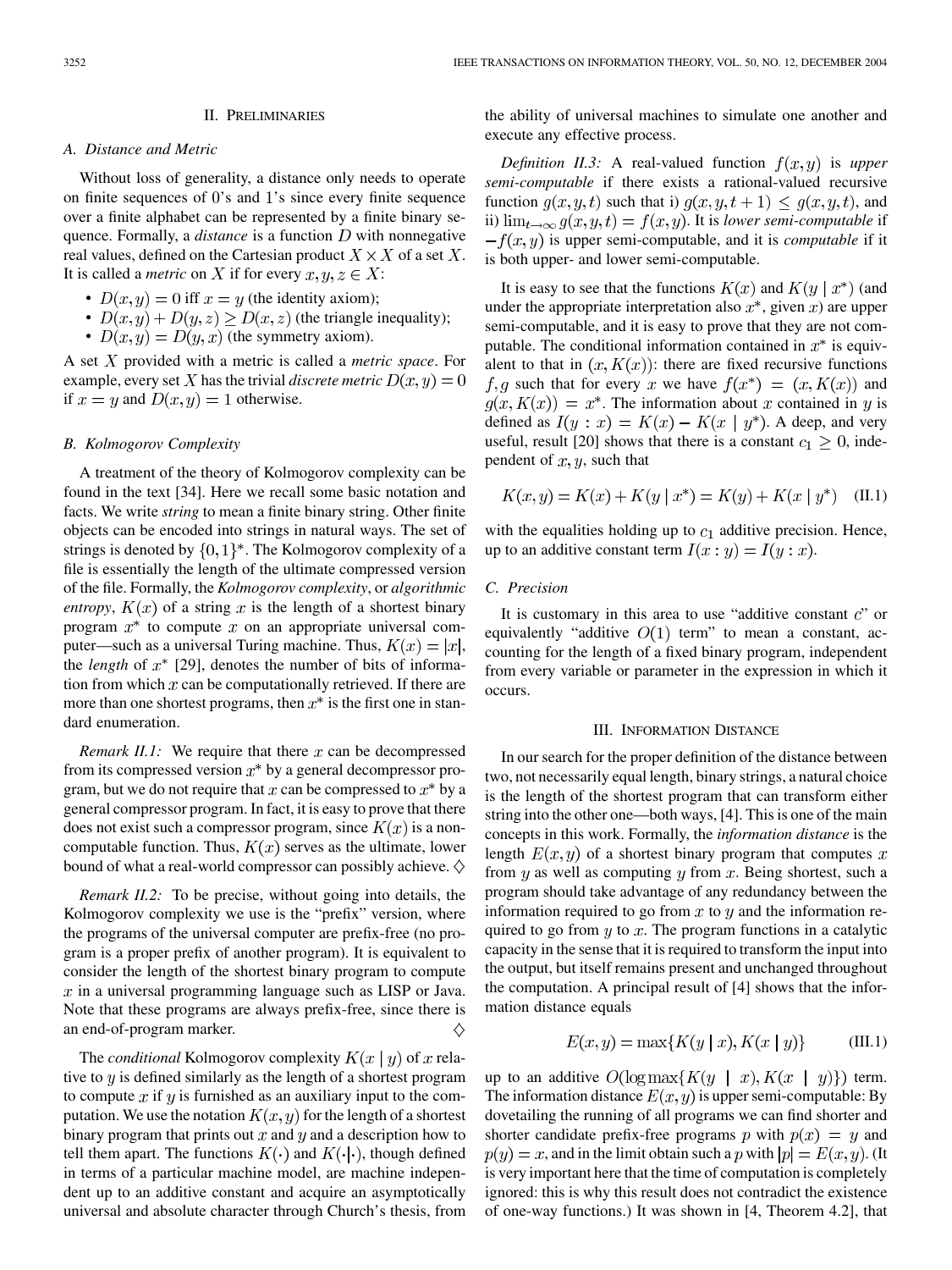the information distance  $E(x, y)$  is a metric. More precisely, it satisfies the metric properties up to an additive fixed finite constant. A property of  $E(x, y)$  that is central for our purposes here is that it minorizes every "admissible distance" (below) up to an additive constant. In defining the class of admissible distances we want to exclude unrealistic distances like  $f(x, y) = \frac{1}{2}$  for *every* pair  $x \neq y$ , by restricting the number of objects within a given distance of an object. Moreover, we want distances to be computable in some manner.

*Definition III.1:* Let  $\Omega = \{0,1\}^*$ . A function  $D : \Omega \times \Omega \rightarrow$  $\mathcal{R}^+$  (where  $\mathcal{R}^+$  denotes the positive real numbers) is an *admissible distance* if it is upper semi-computable, symmetric, and for every pair of objects  $x, y \in \Omega$  the distance  $D(x, y)$  is the length of a binary prefix codeword that is a program that computes  $x$ from y, and *vice versa*, in the reference programming language.

*Remark III.2:* In [[4\]](#page-13-0), we considered an "admissible metric," but the triangle inequality metric restriction is not necesary for our purposes here. ♦

If D is an admissible distance, then for every  $x \in \{0,1\}^*$  the set  $\{D(x, y) : y \in \{0, 1\}^*\}$  is the length set of a prefix code. Hence, it satisfies the Kraft inequality [[34\]](#page-13-0)

$$
\sum_{y} 2^{-D(x,y)} \le 1\tag{III.2}
$$

which gives us the desired density condition.

*Example III.3:* In representing the Hamming distance d between  $x$  and  $y$  strings of equal length  $n$  differing in positions  $i_1, \ldots, i_d$ , we can use a simple prefix-free encoding of  $(n,d,i_1,\ldots,i_d)$  in

$$
H_n(x, y) = 2\log n + 4\log \log n + 2 + d\log n
$$
 bits.

We encode *n* and *d* prefix-free in  $\log n + 2 \log \log n + 1$  bits each, see, e.g., [[34\]](#page-13-0), and then the literal indexes of the actual flipped-bit positions. Hence,  $H_n(x, y)$  is the length of a prefix codeword (prefix program) to compute  $x$  from  $y$  and *vice versa*. Then, by the Kraft inequality

$$
\sum_{y} 2^{-H_n(x,y)} \le 1. \tag{III.3}
$$

It is easy to verify that  $H_n$  is a metric in the sense that it satisfies the metric (in)equalities up to  $O(\log n)$  additive precision.  $\diamondsuit$ 

*Theorem III.4:* The information distance  $E(x, y)$  is an admissible distance that satisfies the metric inequalities up to an additive constant, and it is minimal in the sense that for every admissible distance  $D(x, y)$  we have

$$
E(x, y) \le D(x, y) + O(1).
$$

*Remark III.5:* This is the same statement as in [[4,](#page-13-0) Theorem 4.2], except that there the  $D(x, y)$ 's were also required to be metrics. But the proof given does not use that restriction and therefore suffices for the slightly more general theorem as stated here. ♦

Suppose we want to quantify how much objects differ in terms of a given feature, for example, the length in bits of files, the number of beats per second in music pieces, the number of occurrences of a given base in the genomes. Every specific feature induces a distance, and every specific distance measure can be viewed as a quantification of an associated feature difference. The above theorem states that among all features that correspond to upper semi-computable distances, that satisfy the density condition (III.2), the information distance is universal in that among all such distances it is always smallest up to constant precision. That is, it accounts for the dominant feature

#### IV. NORMALIZED DISTANCE

in which two objects are alike.

Many distances are absolute, but if we want to express similarity, then we are more interested in relative ones. For example, if two strings of length  $10^6$  differ by 1000 bits, then we are inclined to think that those strings are relatively more similar than two strings of 1000 bits that have that distance and consequently are 100% different. Therefore, we want to normalize distances into relative distances.

*Definition IV.1:* A *normalized distance* or *similarity distance*, is a function  $d : \Omega \times \Omega \rightarrow [0,1]$  that is symmetric  $d(x, y) = d(y, x)$ , and for every  $x \in \{0, 1\}^*$  and every constant  $e \in [0,1]$ 

$$
|\{y : d(x, y) \le e \le 1\}| < 2^{eK(x)+1}.
$$
 (IV.1)

The *density* requirement (IV.1) is implied by a "normalized" version of the Kraft inequality.

*Lemma IV.2:* Let 
$$
d : \Omega \times \Omega \to [0,1]
$$
 satisfy

$$
\sum_{y} 2^{-d(x,y)K(x)} \le 1.
$$
 (IV.2)

Then,  $d$  satisfies (IV.1).

*Proof:* Suppose to the contrary that there is an  $e \in [0,1]$ such that (IV.1) is false. Then, starting from (IV.2) we obtain a contradiction

$$
1 \ge \sum_{y} 2^{-d(x,y)K(x)}
$$
  
\n
$$
\ge \sum_{y:d(x,y)\le e\le 1} 2^{-eK(x)}
$$
  
\n
$$
\ge 2^{eK(x)+1}2^{-eK(x)} > 1.
$$

*Remark IV.3:* If  $d(x, y)$  is a normalized version of an admissible distance  $D(x, y)$  with  $D(x, y)/d(x, y) \ge K(x)$ , then (IV.2) implies (III.2).

We call a normalized distance a "similarity" distance, because it gives a relative similarity (with distance  $\theta$  when objects are maximally similar and distance  $1$  when the are maximally dissimilar) and, conversely, for a well-defined notion of absolute distance (based on some feature) we can express similarity according to that feature as a similarity distance being a normalized version of the original absolute distance. In the literature,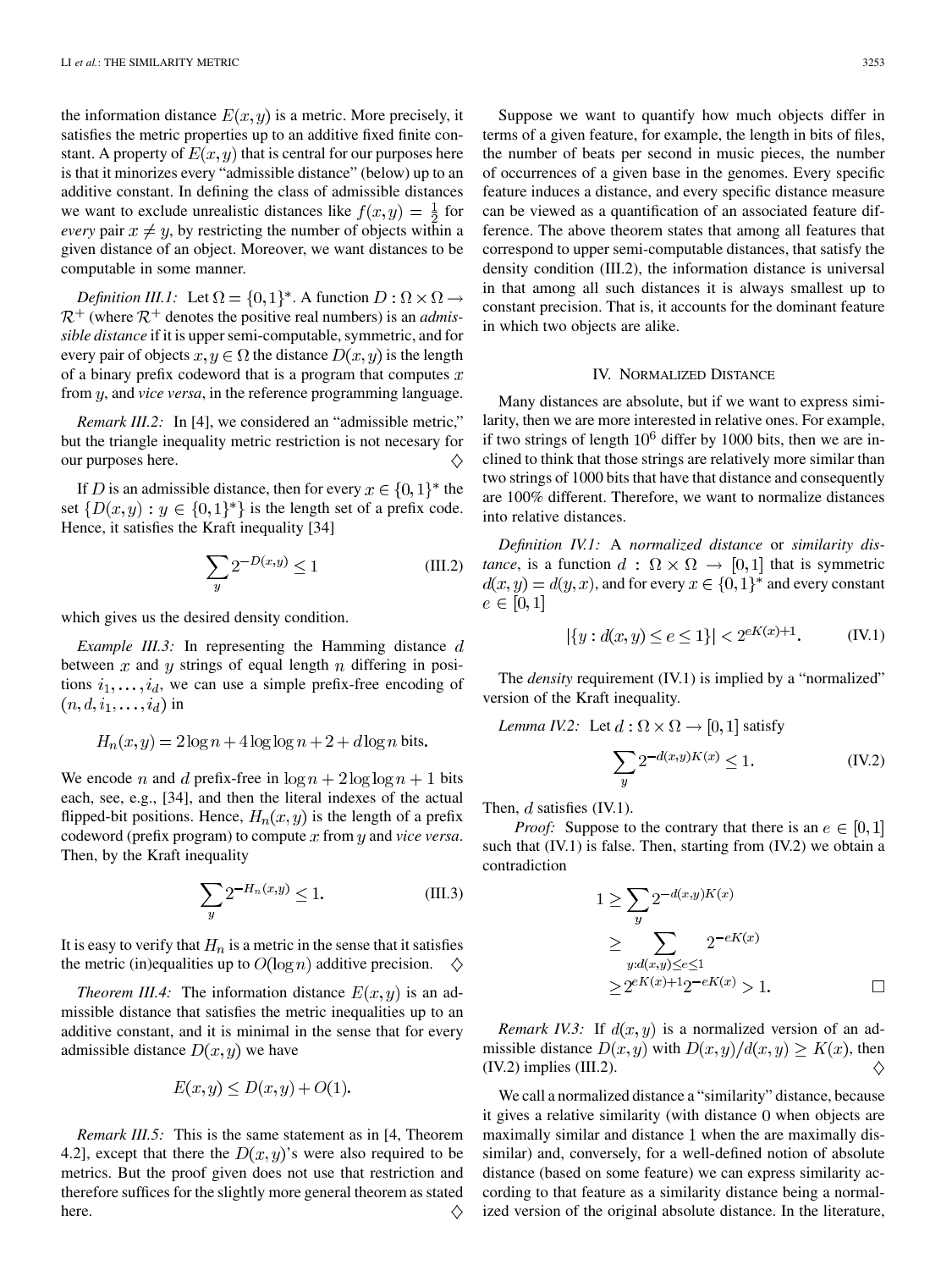a distance that expresses lack of similarity (like ours) is often called a "dissimilarity" distance or a "disparity" distance.

*Example IV.4:* The prefix code for the Hamming distance  $H_n(x, y)$  between  $x, y \in \{0, 1\}^n$  in Example III.3 is a program to compute from  $x$  to  $y$  and *vice versa*. To turn it into a similarity distance define

$$
h_n(x, y) = H_n(x, y) / (\alpha(x, y) n \log n)
$$

with  $\alpha(x, y)$  satisfying the inequality  $nH(e\alpha(x, y)) \leq eK(x)$ for every  $0 \le e \le 1$  and  $0 \le h(x, y) \le 1$  for every  $n, x, y$ , where this time  $H$  denotes the entropy with two possibilities with probabilities  $p = en(x, y)$  and  $1 - p$ , respectively. For example, for x with  $K(x) = n$  and y is within  $n/2$  bit flips of x, we can set  $\alpha(x, y) = \frac{1}{2}$ , yielding  $h_n(x, y) = 2d/n$  with d the number of bit flips to obtain  $y$  from  $x$ . For every  $x$ , the number of y in the Hamming ball  $h_n(x, y) \leq e$  is upper-bounded by  $2^{nH(e\alpha(x,y))}$ . By the constraint on  $\alpha(x,y)$ , the function  $h_n(x,y)$ satisfies the density condition (IV.1). ♦

#### V. NORMALIZED INFORMATION DISTANCE

Clearly, unnormalized information distance (III.1) is not a proper evolutionary distance measure. Consider three species: *E. coli, H. influenza*, and some arbitrary bacteria  $X$  of similar length as *H. influenza*, but not related. Information distance would have

$$
d(X, H, influenza) < d(E. coli, H, influenza)
$$

simply because of the length factor. It would put two long and complex sequences that differ only by a tiny fraction of the total information as dissimilar as two short sequences that differ by the same absolute amount and are completely random with respect to one another.

In [\[31](#page-13-0)], we considered a first attempt at a normalized information distance.

*Definition V.1:* Given two sequences  $x$  and  $y$ , define the function  $d_s(x, y)$  by

$$
d_s(x,y) = \frac{K(x \mid y^*) + K(y \mid x^*)}{K(x,y)}.
$$
 (V.1)

Writing it differently, using (II.1)

$$
d_s(x, y) = 1 - \frac{I(x : y)}{K(x, y)}
$$
(V.2)

where  $I(x : y) = K(y) - K(y | x^*)$  is known as the mutual algorithmic information. It is "mutual" since we saw from (II.1) that it is symmetric:  $I(x : y) = I(y : x)$  up to a fixed additive constant. This distance satisfies the triangle inequality, up to a small error term, and universality (below), but only within a factor of 2. Mathematically, more precise and satisfying is the following distance.

*Definition V.2:* Given two sequences  $x$  and  $y$ , define the function  $d(x, y)$  by

$$
d(x,y) = \frac{\max\{K(x \mid y^*), K(y \mid x^*)\}}{\max\{K(x), K(y)\}}.
$$
 (V.3)

*Remark V.3:* Several natural alternatives for the denominator turn out to be wrong.

- a) Divide by the length. Then, first we do not know which of the two lengths involved is the one to divide by, possibly the sum or maximum, but furthermore, the triangle inequality and the universality (domination) properties are not satisfied.
- b) In the  $d$  definition divide by  $K(x, y)$ . Then one has  $d(x,y) = \frac{1}{2}$  whenever x and y are random (have maximal Kolmogorov complexity) relative to one another. This is improper.
- c) In the  $d_s$  definition dividing by length does not satisfy the triangle inequality.

There is a natural interpretation to  $d(x, y)$ : If  $K(y) \ge K(x)$ then we can rewrite

$$
d(x,y) = \frac{K(y) - I(x:y)}{K(y)} = 1 - \frac{I(x:y)}{K(y)}.
$$

That is,  $1 - d(x, y)$  between x and y is the number of bits of information that is shared between the two strings per bit of information of the string with most information.

*Lemma V.4:*  $d(x, y)$  satisfies the metric (in)equalities up to additive precision  $O(1/K)$ , where K is the maximum of the Kolmogorov complexities of the objects involved in the (in)equality.

*Proof:* Clearly,  $d(x, y)$  is precisely symmetrical. It also satisfies the identity axiom up to the required precision

$$
d(x, x) = O(1/K(x)).
$$

To show that it is a metric up to the required precision, it remains to prove the triangle inequality.

*Claim V.5:*  $d(x, y)$  satisfies the triangle inequality  $d(x,y) \leq d(x,z) + d(z,y)$  up to an additive error term of  $O(1/\max\{K(x), K(y), K(z)\}).$ *Proof:*

**Case 1:** Suppose  $K(z) \leq \max\{K(x), K(y)\}\$ . In [\[21](#page-13-0)], the following "directed triangle inequality" was proved: For all  $x, y, z$ , up to an additive constant term

$$
K(x \mid y^*) \le K(x, z \mid y^*) \le K(x \mid z^*) + K(z \mid y^*). \quad (V.4)
$$

Dividing both sides by  $\max\{K(x), K(y)\}\$ , majorizing, and rearranging

$$
\frac{\max\{K(x \mid y^*), K(y \mid x^*)\}}{\max\{K(x), K(y)\}} = \frac{\max\{K(x), K(y)\}}{\max\{K(x) \mid x^* \mid + K(z \mid y^*), K(y \mid z^*) + K(z \mid x^*)\}} \le \frac{\max\{K(x \mid z^*), K(z \mid x^*)\}}{\max\{K(x), K(y)\}} + \frac{\max\{K(z \mid y^*), K(y \mid z^*)\}}{\max\{K(x), K(y)\}}
$$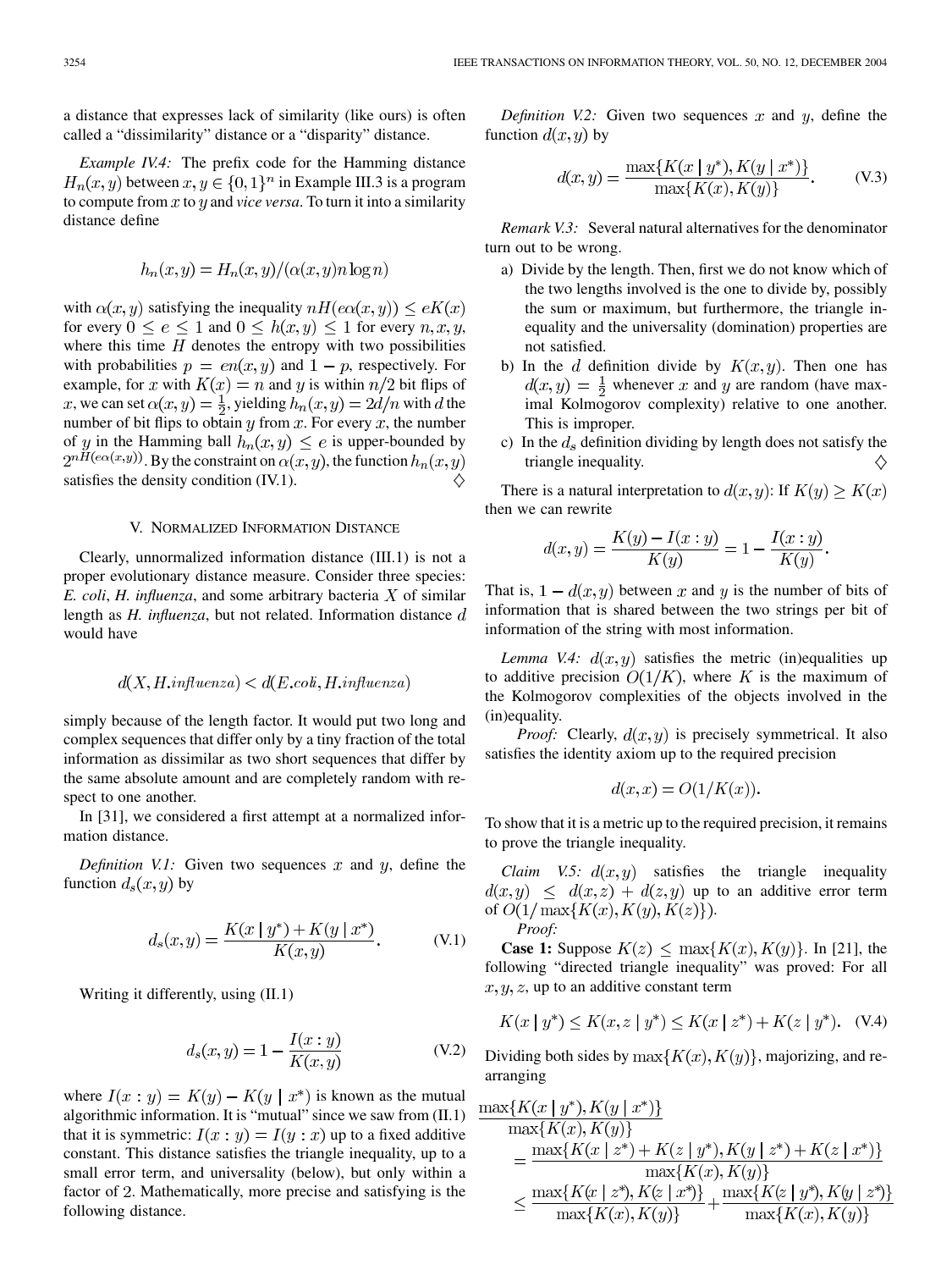up to an additive term  $O(1/\max\{K(x), K(y), K(z)\})$ . Replacing  $K(y)$  by  $K(z)$  in the denominator of the first term on the right-hand side, and  $K(x)$  by  $K(z)$  in the denominator of second term of the right-hand side, respectively, can only increase the right-hand side (again, because of the assumption).

**Case 2:** Suppose  $K(z) = \max\{K(x), K(y), K(z)\}.$  Further assume that  $K(x) \geq K(y)$  (the remaining case is symmetrical). Then, using the symmetry of information to determine the maxima, we also find  $K(z \mid x^*) \geq K(x \mid z^*)$  and  $K(z \mid y^*) \geq K(y \mid z^*)$ . Then the maxima in the terms of the equation  $d(x, y) \leq d(x, z) + d(y, z)$  are determined, and our proof obligation reduces to

$$
\frac{K(x \mid y^*)}{K(x)} \le \frac{K(z \mid x^*)}{K(z)} + \frac{K(z \mid y^*)}{K(z)} \tag{V.5}
$$

up to an additive term  $O(1/K(z))$ . To prove (V.5) we proceed as follows.

Applying the triangle inequality (V.4) and dividing both sides by  $K(x)$ , we have

$$
\frac{K(x \mid y^*)}{K(x)} \le \frac{K(x \mid z^*) + K(z \mid y^*) + O(1)}{K(x)}
$$
(V.6)

where the left-hand side is  $\leq 1$ .

**Case 2.1:** Assume that the right-hand side is  $\leq 1$ . Set  $K(z)$  =  $K(x) + \Delta$  and observe  $K(x|z^*) + \Delta = K(z|x^*) + O(1)$  by (II.1). Add  $\Delta$  to both the numerator and the denominator in the right-hand side of (V.6), which increases the right-hand side because it is a ratio  $\leq 1$ , and rewrite

$$
\frac{K(x \mid y^*)}{K(x)} \le \frac{K(x \mid z^*) + K(z \mid y^*) + \Delta + O(1)}{K(x) + \Delta}
$$

$$
= \frac{K(z \mid x^*) + K(z \mid y^*) + O(1)}{K(z)}
$$

which was what we had to prove.

**Case 2.2:** The right-hand side is  $\geq 1$ . We proceed like in Case 2.1, and add  $\Delta$  to both the numerator and the denominator. Although now the right-hand side decreases, it must still be  $\geq 1$ . This proves Case 2.2.  $\Box$ 

 $\Box$ 

Clearly,  $d(x, y)$  takes values in the range

$$
[0,1+O(1/\max\{K(x),K(y)\})].
$$

To show that it is a normalized distance, we need to prove the density condition of Definition IV.1:

*Lemma V.6:* The function  $d(x, y)$  satisfies the density condition (IV.1).

*Proof:*

**Case 1:** Assume  $K(y) \leq K(x)$ . Then

$$
d(x, y) = K(x | y^*) / K(x)
$$

If  $d(x, y) \leq e$ , then  $K(x | y^*) \leq eK(x)$ . Adding  $K(y)$  to both sides, rewriting according to (II.1), and subtracting  $K(x)$  from both sides, we obtain

$$
K(y \mid x^*) \le eK(x) + K(y) - K(x) \le eK(x). \tag{V.7}
$$

There are at most

$$
\sum_{i=0}^{K(x)} 2^i < 2^{eK(x)+1}
$$

binary programs of length  $\leq eK(x)$ . Therefore, for fixed x there are  $\langle 2^{eK(x)+1} \text{ objects } y \text{ satisfying (V.7)}.$ 

**Case 2:** Assume  $K(x) < K(y)$ . Then

$$
d(x, y) = K(y \mid x^*)/K(y).
$$

If  $d(x, y) \leq e$ , then (V.7) holds again. Together, Cases 1 and 2 prove the lemma.  $\Box$ 

Since we have shown that  $d(x, y)$  takes values in [0, 1], it satisfies the metric requirements up to the given additive precision, and it satisfies the density requirement in Definition IV.1 as follows.

*Theorem V.7:* The function  $d(x, y)$  is a normalized distance that satisfies the metric (in)equalities up to  $O(1/K)$  precision, where  $K$  is the maximum of the Kolmogorov complexities involved in the (in)equality concerned.

*Remark V.8:* As far as the authors know, the idea of normalized metric is not well-studied. An exception is [[53\]](#page-14-0), which investigates normalized metrics to account for relative distances rather than absolute ones, and it does so for much the same reasons as in the present work. An example there is the normalized Euclidean metric  $|x - y|/(|x| + |y|)$ , where  $x, y \in \mathbb{R}^n$  ( $\mathbb{R}$  denotes the real numbers) and  $|\cdot|$  is the Euclidean metric—the  $L_2$ norm. Another example is a normalized symmetric-set-difference metric. But these normalized metrics are not necessarily effective in that the distance between two objects gives the length of an effective description to go from either object to the other ♦ one.

# VI. UNIVERSALITY

We now show that  $d(x, y)$  is universal, then it incorporates every upper semi-computable (Definition II.3) similarity in that if objects  $x, y$  are similar according to a particular feature of the above type, then they are at least that similar in the  $d(x, y)$ sense. We prove this by demonstrating that  $d(x, y)$  is at least as small as any normalized distance between  $x, y$  in the wide class of upper semi-computable normalized distances. This class is so wide that it will capture everything that can be remotely of interest.

*Remark VI.1:* The function  $d(x, y)$  itself, being a ratio between two maxima of pairs of upper semi-computable functions, may not itself be semi-computable. (It is easy to see that this is likely, but a formal proof is difficult.) In fact,  $d(x, y)$  has ostensibly only a weaker computability property: Call a function  $f(x, y)$  computable in the limit if there exists a rational-valued recursive function  $g(x, y, t)$  such that  $\lim_{t\to\infty} g(x, y, t) = f(x, y)$ . Then  $d(x, y)$  is in this class. It can be shown [\[22](#page-13-0)] that this is precisely the class of functions that are Turing reducible to the halting set. While  $d(x, y)$  is possibly not upper semi-computable, it captures all similarities represented by the upper semi-computable normalized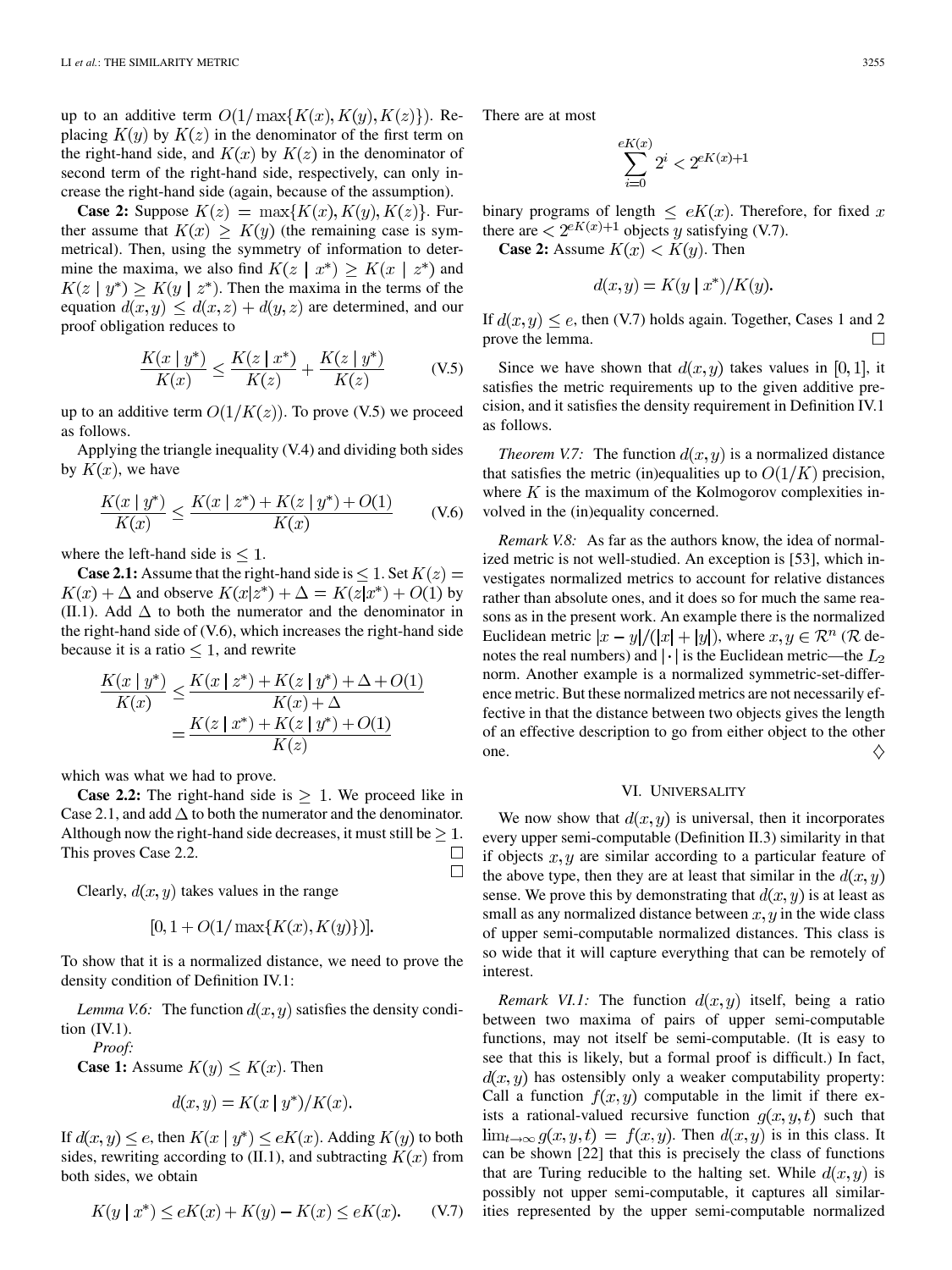distances in the class concerned, which should suffice as a theoretical basis for all practical purposes. ♦

*Theorem VI.2:* The normalized information distance  $d(x, y)$ minorizes every upper semi-computable normalized distance  $f(x,y)$  by

$$
d(x, y) \le f(x, y) + O(1/K)
$$

where  $K = \min\{K(x), K(y)\}.$ 

*Proof:* Let  $x, y$  be a pair of objects and let  $f$  be a normalized distance that is upper semi-computable. Let  $f(x, y) = e$ .

**Case 1:** Assume that  $K(x) \leq K(y)$ . Then, given x we can recursively enumerate the pairs x, v such that  $f(x, v) \leq e$ . Note that the enumeration contains  $x, y$ . By the normalization condition (IV.1), the number of pairs enumerated is less than  $2^{eK(x)+1}$ . Every such pair, in particular x, y, can be described by its index of length  $\leq eK(x) + 1$  in this enumeration. Since the Kolmogorov complexity is the length of the shortest effective description, given  $x$ , the binary length of the index plus an  $\dot{D}(1)$  bit program to perform the recovery of y must at least be as large as the Kolmogorov complexity, which yields

$$
K(y \mid x) \le eK(x) + O(1).
$$

Since  $K(x) \leq K(y)$ , by (II.1),  $K(x \mid y^*) \leq K(y \mid x^*)$ , and hence,

$$
d(x, y) = K(y \mid x^*)/K(y).
$$

Note that  $K(y \mid x^*) \le K(y \mid x) + O(1)$ , because  $x^*$  supplies the information  $(x, K(x))$  which includes the information x. Substitution gives

$$
d(x,y) = \frac{K(y \mid x^*)}{K(y)} \le \frac{eK(x) + O(1)}{K(x)}
$$
  
\n
$$
\le f(x,y) + O(1/K(x)).
$$

**Case 2:** Assume that  $K(x) > K(y)$ . Then, given y we can recursively enumerate the pairs  $u, y$  such that  $f(u, y) \leq e$ . Note that the enumeration contains  $x, y$ . By the normalization condition (IV.1), the number of pairs enumerated is less than  $2^{eK(y)+1}$ . Every such pair, in particular x, y, can be described by its index of length  $\leq eK(y) + 1$  in this enumeration. Similarly to Case 1, this yields  $K(x | y) \le eK(y) + O(1)$ . Also, by (II.1),  $K(y \mid x^*) \leq K(x \mid y^*)$ , and hence,

$$
d(x, y) = K(x | y^*) / K(x).
$$

Substitution gives

$$
d(x,y) = \frac{K(x \mid y^*)}{K(x)} \le \frac{eK(y) + O(1)}{K(y)} \le f(x,y) + O(1/K(y)).
$$

# VII. APPLICATION TO WHOLE MITOCHONDRIAL GENOME PHYLOGENY

It is difficult to find a more appropriate type of object than DNA sequences to test our theory: such sequences are finite strings over a four-letter alphabet that are naturally recoded as binary strings with 2 bits per letter. We will use whole

mitochondrial DNA genomes of 20 mammals and the problem of Eutherian orders to experiment. The problem we consider is this: It has been debated in biology which two of the three main groups of placental mammals, Primates, Ferungulates, and Rodents, are more closely related. One cause of debate is that the maximum-likelihood method of phylogeny reconstruction gives (Ferungulates, (Primates, Rodents)) grouping for half of the proteins in mitochondial genome, and (Rodents, (Ferungulates, Primates)) for the other half [[9\]](#page-13-0). The authors aligned 12 concatenated mitochondrial proteins taken from the following species: rat (*Rattus norvegicus*), house mouse (*Mus musculus*), grey seal (*Halichoerus grypus*), harbor seal (*Phoca vitulina*), cat (*Felis catus*), white rhino (*Ceratotherium simum*), horse (*Equus caballus*), finback whale (*Balaenoptera physalus*), blue whale (*Balaenoptera musculus*), cow (*Bos taurus*), gibbon (*Hylobates lar*), gorilla (*Gorilla gorilla*), human (*Homo sapiens*), chimpanzee (*Pan troglodytes*), pygmy chimpanzee (*Pan paniscus*), orangutan (*Pongo pygmaeus*), Sumatran orangutan (*Pongo pygmaeus abelii*), using opossum (*Didelphis virginiana*), wallaroo (*Macropus robustus*), and platypus (*Ornithorhynchus anatinus*) as the outgroup, and built the maximum-likelihood tree. The currently accepted grouping is (Rodents, (Primates, Ferungulates)).

#### *A. Alternative Approaches*

Before applying our theory, we first examine the alternative approaches, in addition to that of [\[9](#page-13-0)]. The mitochondrial genomes of the above 20 species were obtained from GenBank. Each is about 18 k bases, and each base is one out of four types: adenine (A), which pairs with thymine (T), and cytosine (C), which pairs with guanine (G).

*-mer Statistic:* In the early years, researchers experimented using G+C contents, or slightly more general  $k$ -mers (or Shannon block entropy) to classify DNA sequences. This approach uses the frequency statistics of length- $k$  substrings in a genome and the phylogeny is constructed accordingly. To re-examine this approach, we performed simple experiments: Consider all length- $k$  blocks in each mtDNA, for  $k = 1, 2, ..., 10$ . There are  $l = (4^{11} - 1)/3$  different such blocks (some may not occur). We computed the frequency of (overlapping) occurrences of each block in each mtDNA. This way we obtained a vector of length  $l$  for each mtDNA, where the  $i$ th entry is the frequency with which the  $i$ th block occurs overlapping in the mtDNA concerned  $(1 \le i \le l)$ . For two such vectors (representing two mtDNAs)  $p, q$ , their distance is computed as

$$
d(p,q) = \sqrt{(p-q)^T (p-q)}.
$$

Using neighbor joining [\[46](#page-14-0)], the phylogeny tree that resulted is given in Fig. 1. Using the hypercleaning method [\[8](#page-13-0)], we obtain equally absurd results. Similar experiments were repeated for size k blocks alone (for  $k = 10, 9, 8, 7, 6$ ), without much improvement.

*Gene Order:* In [[7\]](#page-13-0) the authors propose to use the order of genes to infer the evolutionary history. This approach does not work for closely related species such as our example where all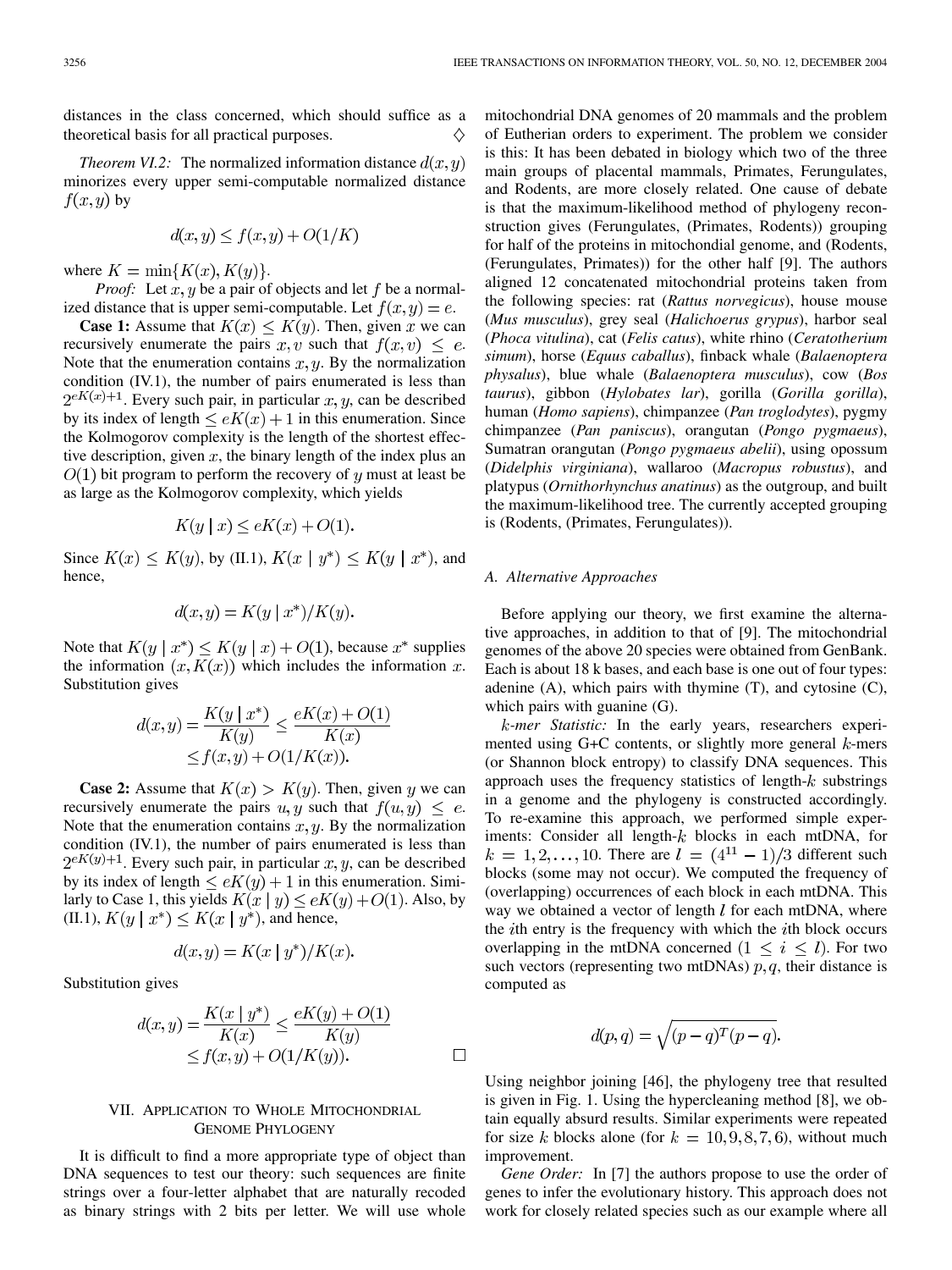

Fig. 1. The evolutionary tree built from complete mammalian mtDNA sequences using frequency of  $k$ -mers.

genes are in the same order in the mitochondrial genomes in all 20 species.

*Gene Content:* The gene content method, proposed in [\[19](#page-13-0)], [\[47](#page-14-0)], uses as distance the ratio between the number of genes two species share and the total number of genes. While this approach does not work here due to the fact that all 20 mammalian mitochondrial genomes share exactly the same genes, notice the similarity of the gene content formula and our general formula.

*Rearrangement Distance:* Reversal and rearrangement distances in [\[28](#page-13-0)], [\[26](#page-13-0)], [\[41](#page-14-0)] compare genomes using other partial genomic information such as the number of reversals or translocations. These operations also do not appear in our mammalian mitochondrial genomes, hence, the method again is not proper for our application.

*Transformation Distance or Compression Distance:* The transformation distance proposed in [[49\]](#page-14-0) and compression distance proposed in [\[24](#page-13-0)] essentially correspond to  $K(x|y)$ which is asymmetric, and so they are not admissible distances. Using  $K(x|y)$  in the GenCompress approximation version produces a wrong tree with one of the marsupials mixed up with ferungulates (the tree is not shown here).

#### *B. Our Compression Approach*

We have shown that the normalized information distance  $d$ (and up to a factor of 2 this holds also for  $d_s$ ) is universal among the wide class normalized distances, including all computable ones. These universal distances (actually, metrics) between  $x$ and y are expressed in terms of  $K(x)$ ,  $K(y)$ , and  $K(x | y)$ . The generality of the normalized information distance  $d$  comes at the price of noncomputability: Kolmogorov complexity is not

computable but just upper semi-computable, Section II, and  $d$ itself is (likely to be) not even that. Nonetheless, using standard compressors, we can compute an approximation of  $d$ .

*Remark VII.1:* To prevent confusion, we stress that, in principle, we cannot determine how far a computable approximation of  $K(x)$  exceeds its true value. What we can say is that if we flip a sequence  $x$  of  $n$  bits with a fair coin, then with overwhelming probability we will have  $K(x)$  of about n and a real compressor will also compress  $x$  to a string of about length  $n$  (that is, it will not compress at all and the compressed file length is about the Kolmogorov complexity and truely approximates it). However, these strings essentially consist of random noise and have no meaning. But if we take a meaningful string, for example, the first  $10^{23}$  bits of the binary representation of  $\pi = 3.1415...$ , then the Kolmogorov complexity is very short (because a program of, say, 10 000 bits can compute the string), but no standard compressor will be able to compress the string significantly below its length of  $10^{23}$  (it will not be able to figure out the inherent regularity). And it is precisely the rare meaningful strings, rare in comparison to the overwhelming majority of strings that consist of random noise, that we can be possibly interested in, and for which the Kolmogorov complexity depends on computable regularities. Certain of those regularities may be easy to determine, even by a simple compressor, but some regularities may take an infeasible amount of time to discover. ♦

It is clear how to compute the real-world compressor version of the unconditional complexities involved. With respect to the conditional complexities, by (II.1) we have  $K(x | y) =$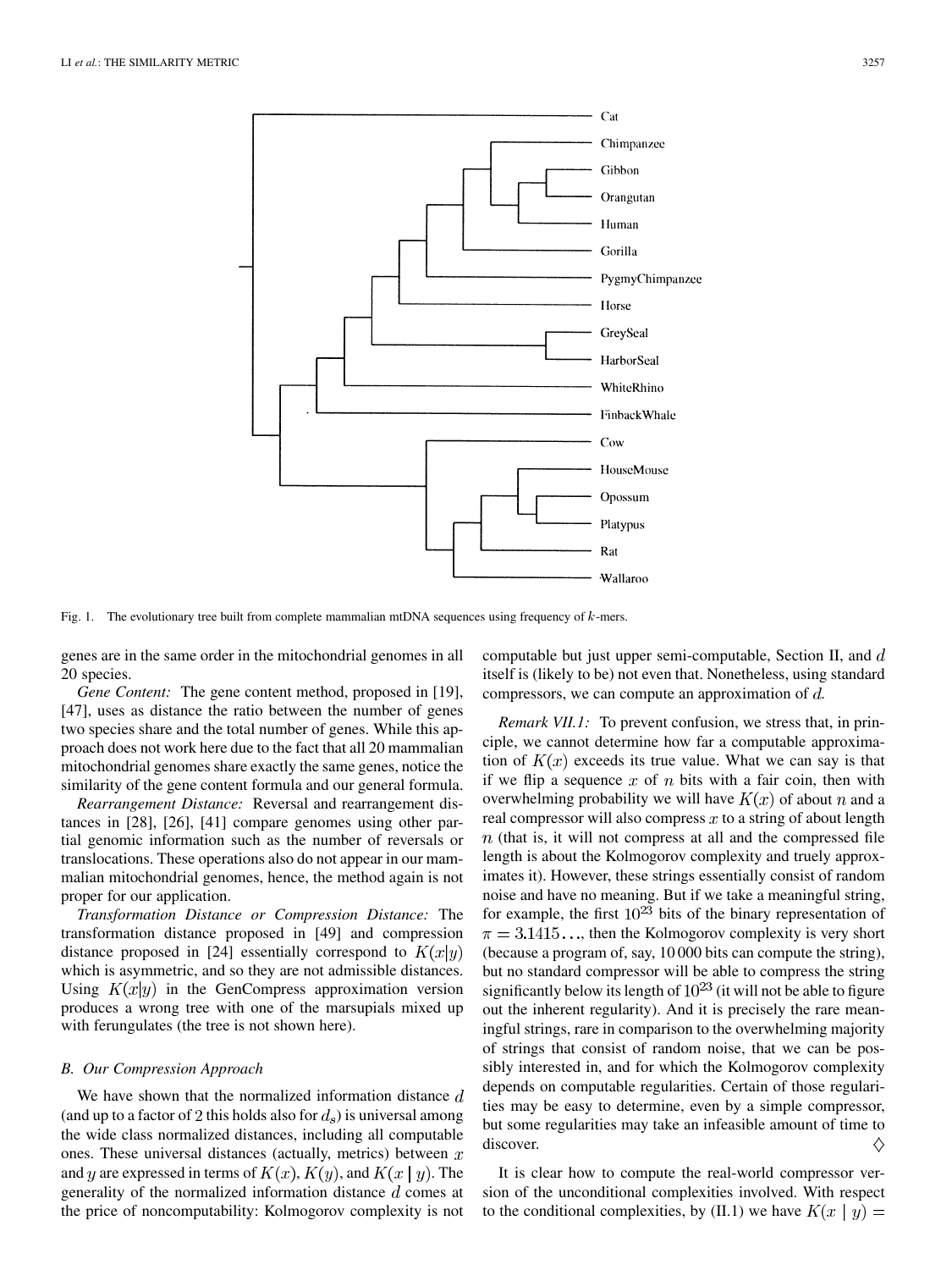$K(x, y) - K(y)$  (up to an additive constant), and it is easy to see that  $K(x, y) = K(xy)$  up to additive logarithmic precision. (Here  $K(xy)$  is the length of the shortest program to compute the concatenation of  $x$  and  $y$  without telling which is which. To retrieve  $(x, y)$ , we need to encode the separator between the binary programs for x and y.) So  $K(x | y)$  is roughly equal to  $K(xy) - K(y).$ 

In applying this approach in practice, we have to make do with an approximation based on a real-world reference compressor  $C$ . The resulting applied approximation of the "normalized information distance"  $d$  is called the NCD

NCD 
$$
(x, y) = \frac{C(xy) - \min\{C(x), C(y)\}}{\max\{C(x), C(y)\}}.
$$
 (VII.1)

Here,  $C(xy)$  denotes the compressed size of the concatenation of x and y,  $C(x)$  denotes the compressed size of x, and  $C(y)$ denotes the compressed size of  $y$ . The NCD is a nonnegative number  $0 \leq r \leq 1 + \epsilon$  representing how different the two files are. Smaller numbers represent more similar files. The  $\epsilon$ in the upper bound is due to imperfections in our compression techniques, but for most standard compression algorithms one is unlikely to see an  $\epsilon$  above 0.1 (in our experiments gzip and bzip2 achieved NCDs above 1, but PPMZ always had NCD at  $most$  1).

The theory as developed for the Kolmogorov-complexity based NID in this paper does not hold directly for the (possibly poorly) approximating NCD. In [[15\]](#page-13-0), we developed the theory of NCD based on the notion of a "normal compressor," and show that the NCD is a (quasi-) universal similarity metric relative to a normal reference compressor  $C$ . The NCD violates metricity only insofar as it deviates from "normality," and it violates universality only insofar as  $C(x)$  stays above  $K(x)$ . The theory developed in the present paper is the boundary case  $C = K$ , where the "partially violated universality" has become full "universality." The conditional  $C(y|x)$  has been replaced by  $C(xy) - C(x)$ , which can be interpreted in stream-based compressors as the compression length of  $y$  based on using the "dictionary" extracted from  $x$ . Similar statments hold for block-sorting compressors like bzip2, and designer compressors like GenCompress. Since the writing of this paper the method has been released in the public domain as open-source software at http://complearn.sourceforge.net/: The CompLearn Toolkit is a suite of simple utilities that one can use to apply compression techniques to the process of discovering and learning patterns. The compression-based approach used is powerful because it can mine patterns in completely different domains. In fact, this method is so general that it requires no background knowledge about any particular subject area. There are no domain-specific parameters to set, and only a handful of general settings.

*Number of Different k-mers:* We have shown that using  $k$ -mer frequency statistics alone does not work well. However, let us now combine the  $k$ -mer approach with the incompressibility approach. Let the number of distinct, possibly overlapping, k-length words in a sequence x be  $N(x)$ . With k large enough, at least  $log_a(n)$ , where a is the cardinality of the alphabet and n the length of x, we use  $N(x)$  as a rough approximation to  $K(x)$ . For example, for a sequence with

the repetition of only one letter, this  $N(x)$  will be 1. The length  $k$  is chosen such that: i) if the two genomes concerned would have been generated randomly, then it would be unlikely that they would have a  $k$ -length word in common; and ii) it is usual that two homologous sequences share the same k-length words. A good choice is  $k = O(\log_4 n)$ , where n is the length of the genomes and 4 indicates four bases. There are  $4^{\log_4 n} = n$  subwords because the alphabet has size 4 for DNA. To describe a particular choice of  $N$  subwords of length  $k = \log_4 n$  in a string of length n we need approximately

$$
\log {n \choose N} = N \log((4^k)/N) = 2kN - N \log N
$$
 bits.

For a family of mitochondrial DNA, we typically have  $5000 \le$  $N, n \leq 20000$ . In this range,  $2kN - N \log N$  can be approximated by  $cN$  for some constant  $c$ . So, overall, the number of different subwords of length  $k$  is proportional to  $N$  for this choice of parameters.

According to our experiment,  $k$  should be slightly larger than  $log n$ . For example, a mitochondrial DNA is about 17000 bases long.  $log_4 17000 = 7.02$ , while the k we use below is in range of  $6, \ldots, 13, 7, \ldots, 13$ , or  $8, \ldots, 13$ , according to different formulas and whether spaced seeds (see below) are used.

We justify the complexity approximation using the number of different  $k$ -mers by the pragmatic observation that, because the genomes evolve by duplications, rearrangements and mutations, [[45\]](#page-14-0), and assuming that duplicated subwords are to be regarded as duplicated information that can be "compressed out," while distinct subwords are not "compressed out," it can be informally and intuitively argued that a description of the set of different subwords describes  $x$ . With our choice of parameters it therefore is appropriate to use  $N(x)$  as a plausible proportional estimate for  $K(x)$  in case x is a genome. So the size of the set is used to replace the  $K(x)$  of genome x.  $K(x, y)$  is replaced by the size of the union of the two subword sets. Define  $N(x|y)$  as  $N(xy)$  - $N(y)$ . Given two sequences x and y, following the definition of  $d$ , (V.3), the distance between x and y can be defined as

$$
d'(x,y) = \frac{\max\{N(x|y), N(y|x)\}}{\max\{N(x), N(y)\}}.
$$
 (VIL2)

Similarly, following  $d_s$ , (V.1) we can also define another distance using  $N(x)$ 

$$
d^*(x, y) = \frac{N(x|y) + N(y|x)}{N(xy)}.
$$
 (VII.3)

Using  $d'$  and  $d^*$ , we computed the distance matrixes for the 20 mammal mitochondrial DNAs. Then we used hyperCleaning [\[8](#page-13-0)] to construct the phylogenies for the 20 mammals. Using either of  $d'$  and  $d^*$ , we were able to construct the tree correctly when  $8 \leq k \leq 13$ , as in Fig. 3. A tree constructed with d' for  $k = 7$ is given in Fig. 2. We note that the opossum and a few other species are misplaced. The tree constructed with  $d^*$  for  $k = 7$ is very similar, but it correctly positioned the opossum.

*Number of Spaced k-mers:* In methods for doing DNA homology search, a pair of identical words, each from a DNA sequence, is called a "hit." Hits have been used as "seeds" to generate a longer match between the two sequences. If we define  $N(x|y)$  as the number of distinct words that are in x and not in y,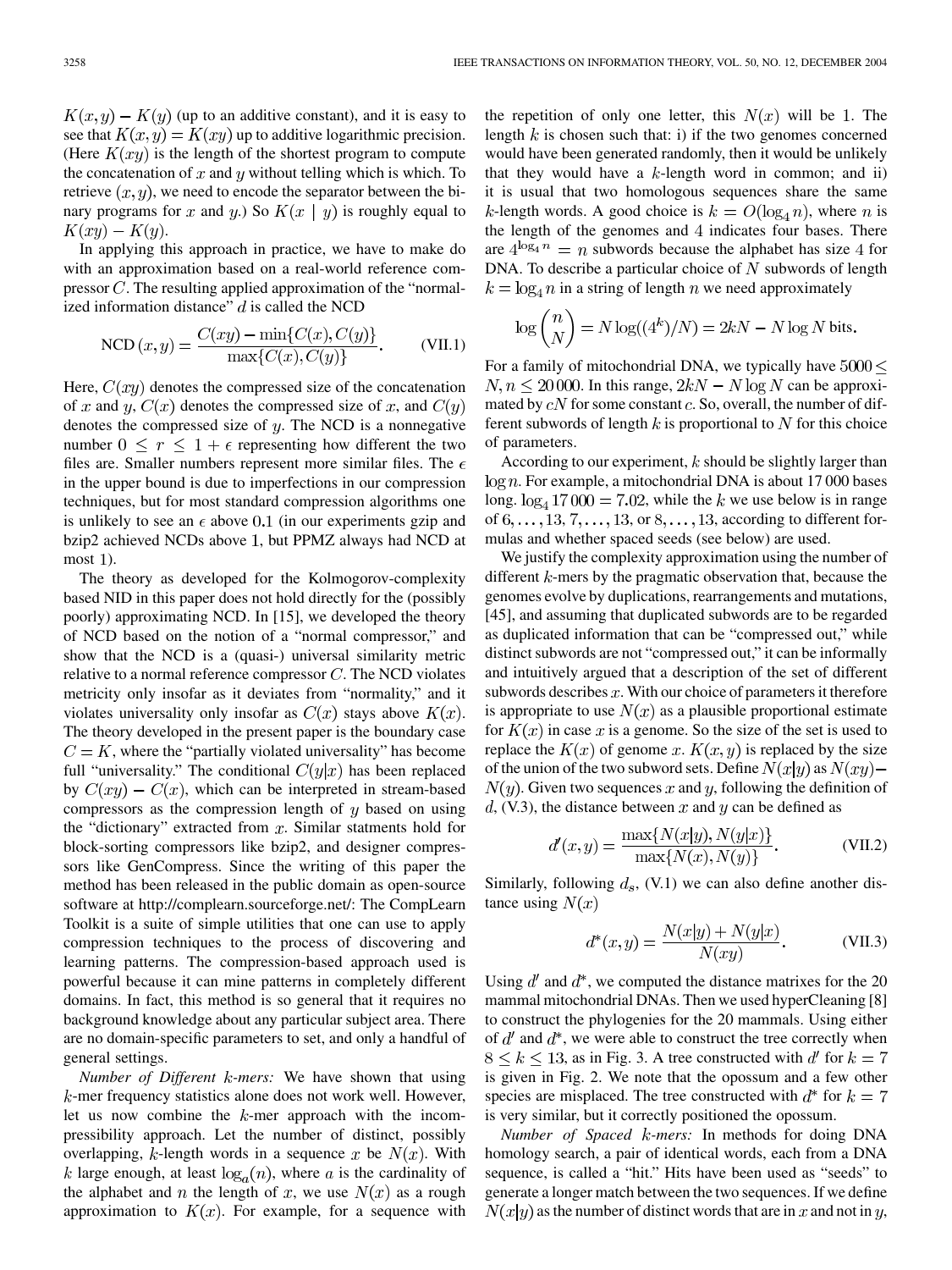

Fig. 2. The evolutionary tree built from complete mammalian mtDNA sequences using block size  $k = 7$  and d'.



Fig. 3. The evolutionary tree built from complete mammalian mtDNA sequences using the similarity metric.

then the more hits the two sequences have, the smaller the  $N(x|y)$ and  $N(y|x)$  are. Therefore, the (VII.2), (VII.3) distances can also be interpreted as a function of the number of hits, each of which indicates some mutual information of the two sequences.

As noticed by the authors of [\[37\]](#page-13-0), though it is difficult to get the first hit (of  $k$  consecutive letters) in a region, it only requires one more base match to get a second hit overlapping the existing one. This makes it inaccurate to attribute the same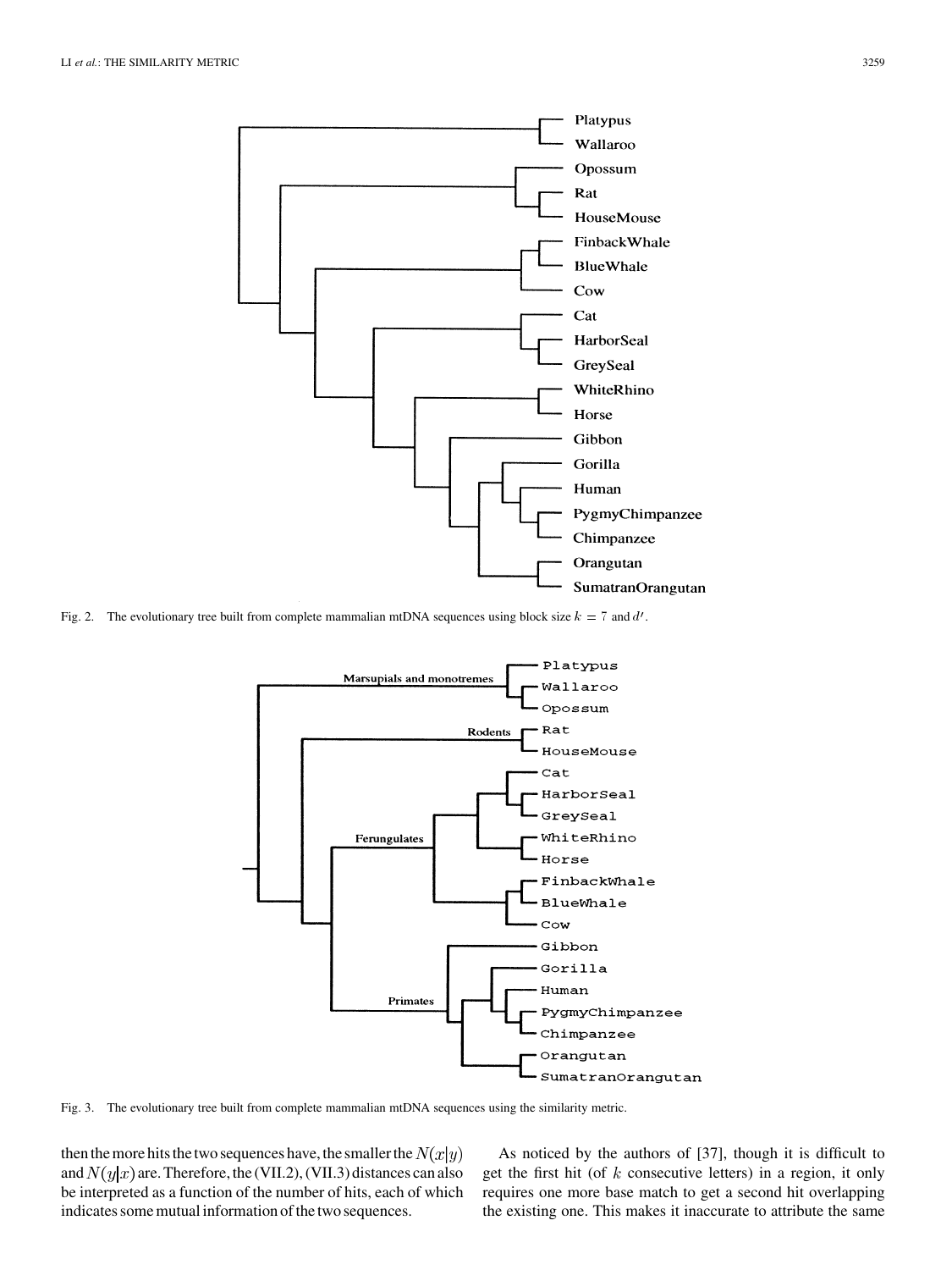amount of information to each of the hits. For this reason, we also tried to use the "spaced model" introduced in [\[37](#page-13-0)] to compute our distances. A length- $L$ , weight- $k$  spaced template is a 0–1 string of length L having k entries 1. We shift the template over the DNA sequence, one position each step, starting with the first positions aligned and finishing with the last positions aligned. At each step, extract the ordered sequence of the k bases in the DNA sequence covered by the 1-positions of the template to form a length- $k$  word. The number of different such words is then used to define the distances  $d'$  and  $d^*$  in (V.1) and (VII.3).

We applied the new defined distances to the 20 mammal data. The performance is slightly bettern than the performance of the distances defined in (V.1) and (VII.3). The modified  $d'$  and  $d^*$ can correctly construct the mammal tree when  $7 \leq k \leq 13$  and  $6 \leq k \leq 13$ , respectively.

*Compression:* To achieve the best approximation of Kolmogorov complexity, and hence most confidence in the approximation of  $d_s$  and  $d$ , we used a new version of the *Gen*-*Compress* program, [[12\]](#page-13-0), which achieved the best compression ratios for benchmark DNA sequences at the time of writing. *GenCompress* finds approximate matches (hence, edit distance becomes a special case), approximate reverse complements, among other things, with arithmetic encoding when necessary. Online service of *GenCompress* can be found on the web. We computed  $d(x, y)$  between each pair of mtDNA x and y, using *GenCompress* to heuristically approximate  $K(x|y)$ ,  $K(x)$ , and  $K(x, y)$ , and constructed a tree (Fig. 3) using the neighbor joining [[46\]](#page-14-0) program in the MOLPHY package [\[1](#page-13-0)]. The tree is identical to the maximum-likelihood tree of Cao *et al.* [[9\]](#page-13-0). For comparison, we used the hypercleaning program [\[8](#page-13-0)] and obtained the same result. The phylogeny in Fig. 3 reconfirms the hypothesis of (Rodents, (Primates, Ferungulates)). Using the  $d_s$  measure gives the same result.

To further assure our results, we have extracted only the coding regions from the mtDNAs of the above species, and performed the same computation. This resulted in the same tree.

*Remark VII.2:* In [\[15](#page-13-0)], we have repeated these phylogeny experiments using bzip2 and PPMZ compressors, and a new quartet method to reconstruct the phylogeny tree. In all cases, we obtained the correct tree. This is evidence that the compression NCD method is robust under change of compressors, as long as the window size of the used compressor is sufficient for the files concerned, that is, GenCompress can be replaced by other more ♦ general-purpose compressors. Simply use [\[13](#page-13-0)].

*Evaluation:* This new method for whole genome comparison and phylogeny does not require gene identification nor any human intervention, in fact, it is totally automatic. It is mathematically well-founded being based on general information-theoretic concepts. It works when there are no agreed upon evolutionary models, as further demonstrated by the successful construction of a chain letter phylogeny [\[5](#page-13-0)] and when individual gene trees do not agree (Cao *et al.* [\[9](#page-13-0)]) as is the case for genomes. As a next step, using the approach in [[15\]](#page-13-0), we have applied this method to much larger nuclear genomes of fungi and yeasts. This work has not yet been reported.

## VIII. THE LANGUAGE TREE

Normalized information distance is a totally general universal tool, not restricted to a particular application area. We show that it can also be used to successfully classify natural languages. We downloaded the text corpora of "The Universal Declaration of Human Rights" in 52 Euro-Asian languages from the United Nations website [[23](#page-13-0)]. All of them are in UNICODE. We first transform each UNICODE character in the language text into an ASCII character by removing its vowel flag if necessary. Secondly, as compressor to compute the NCD we used a Lempel–Ziv compressor gzip. This seems appropriate to compress these text corpora of sizes (2 kbytes) not exceeding the length of sliding window *gzip* uses (32 kbytes). In the last step, we applied the  $d_s$ -metric (V.1) with the neighbor-joining package to obtain Fig. 4. We achieved even better results when applying the  $d$ -metric (V.3) with the Fitch–Margoliash method [[18\]](#page-13-0) in the package PHYLIP [\[1](#page-13-0)]); the resulting language classification tree is given in Fig. 5. We note that all the main linguistic groups can be successfully recognized, which includes Romance, Celtic, Germanic, Ugro-Finnic, Slavic, Baltic, Altaic as labeled in the figure. In both cases, it is a rooted tree using Basque (Spain) as the outgroup. The branch lengths are not proportional to the actual distances in the distance matrix.

Any language tree built by only analyzing contemporary natural text corpora is partially corrupted by historical inter-language contaminations. In fact, this is also the case with genomic evolution: According to current insights, phylogenetic trees are not only based on inheritance, but also the environment is at work through selection, and this even introduces an indirect interation between species, called reticulation<sup>1</sup> (arguably less direct than de borrowings between languages). Thus, while English is ostensibly a Germanic Anglo-Saxon language, it has absorbed a great deal of French–Latin components. Similarly, Hungarian, often considered a Finn-Ugric language, which consensus currently happens to be open to debate in the linguistic community, is known to have absorbed many Turkish and Slavic components. Thus, an automatic construction of a language tree based on contemporary text corpora, exhibits current linguistic relations which do not necessarily coincide completely with the historic language family tree. The misclassification of English as Romance language is reenforced by the fact that the English vocabulary in the Universal Declaration of Human Rights, being nonbasic in large part, is Latinate in large part. This presumably also accounts for the misclassification of Maltese, an Arabic dialect with lots of Italian loan words, as Romance. Having voiced these caveats, the result of our automatic experiment in language tree reconstruction is accurate.

Our method improves the results of [[2\]](#page-13-0), using the same linguistic corpus, using an asymmetric measure based on the approach sketched in the section "Related Work." In the resulting language tree, English is isolated between Romance and Celtic languages, Romani-Balkan and Albanian are isolated, and Hungarian is grouped with Turkish and Uzbek. The (rooted) trees

<sup>&</sup>lt;sup>1</sup>Joining of separate lineages on a phylogenetic tree, generally through hybridization or through lateral gene transfer. Fairly common in certain land plant clades; reticulation is thought to be rare among metazoans. [[6\]](#page-13-0)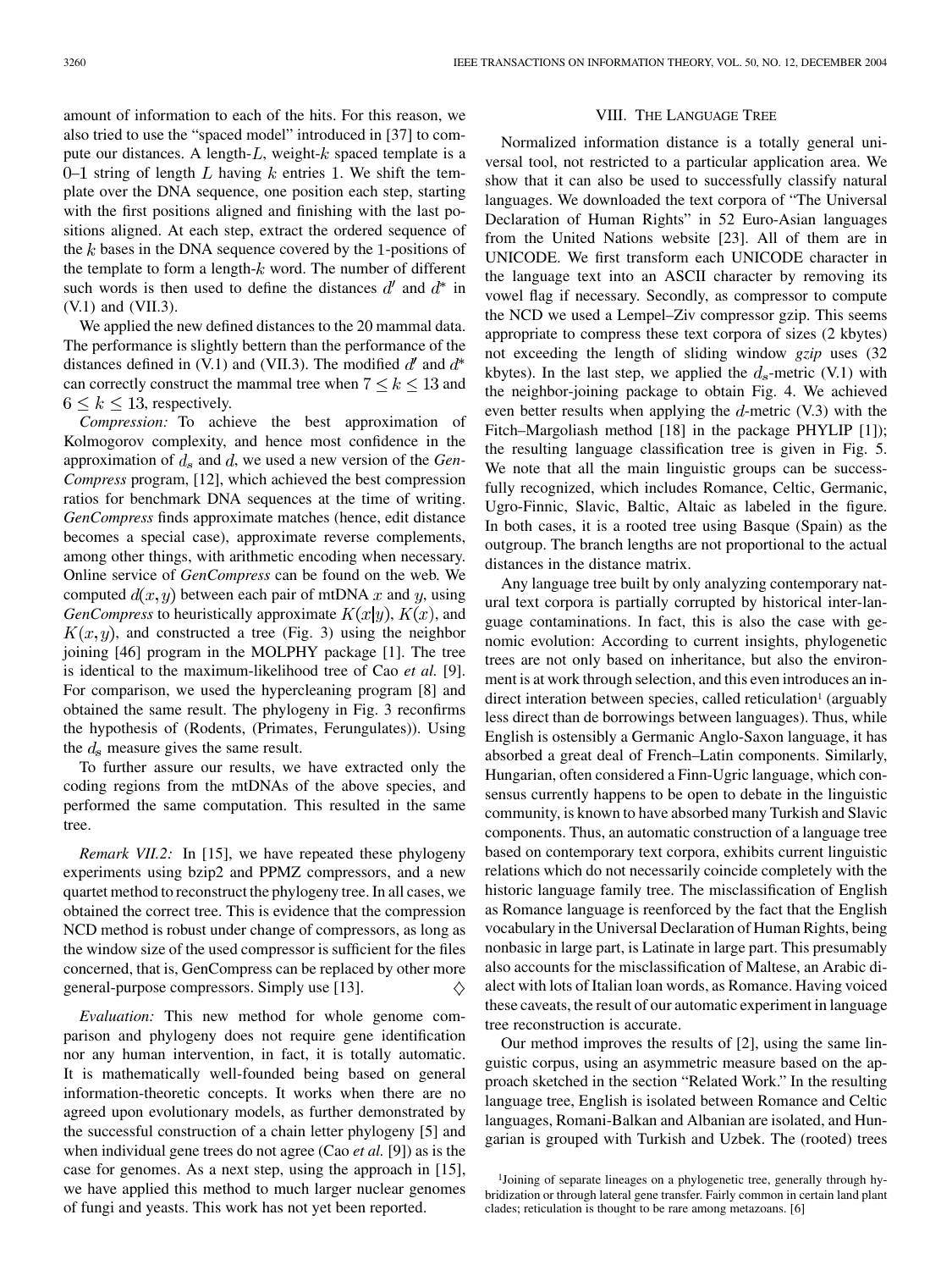

Fig. 4. The language tree using approximated normalized information distance,  $d_s$ -version (V.1), and neighbor joining.

resulting from our experiments (using Basque as the outgroup) seem more correct. We use Basque as the outgroup since linguists regard it as a language unconnected to other languages.

## IX. CONCLUSION

We developed a mathematical theory of compression-based similarity distances and shown that there is a universal similarity metric: the normalized information distance. This distance uncovers all upper semi-computable similarities, and therefore estimates an evolutionary or relation-wise distance on strings. A practical version was exhibited based on standard compressors. Here it has been shown to be applicable to whole genomes, and to built a large language family tree from text corpora. References to applications in a plethora of other fields can be found in the Introduction. It is perhaps useful to point out that the results reported in the figures were obtained at the very first runs and have not been selected by appropriateness from several trials. From the theory point of view, we have obtained a general mathematical theory forming a solid framework spawning practical tools applicable in many fields. Based on the noncomputable notion of Kolmogorov complexity, the normalized information distance can only be approximated without convergence guarantees. Even so, the fundamental rightness of the approach is evidenced by the remarkable success (agreement with known phylogeny in biology) of the evolutionary trees obtained and the building of language trees. From the applied side of genomics, our work gives the first fully automatic generation of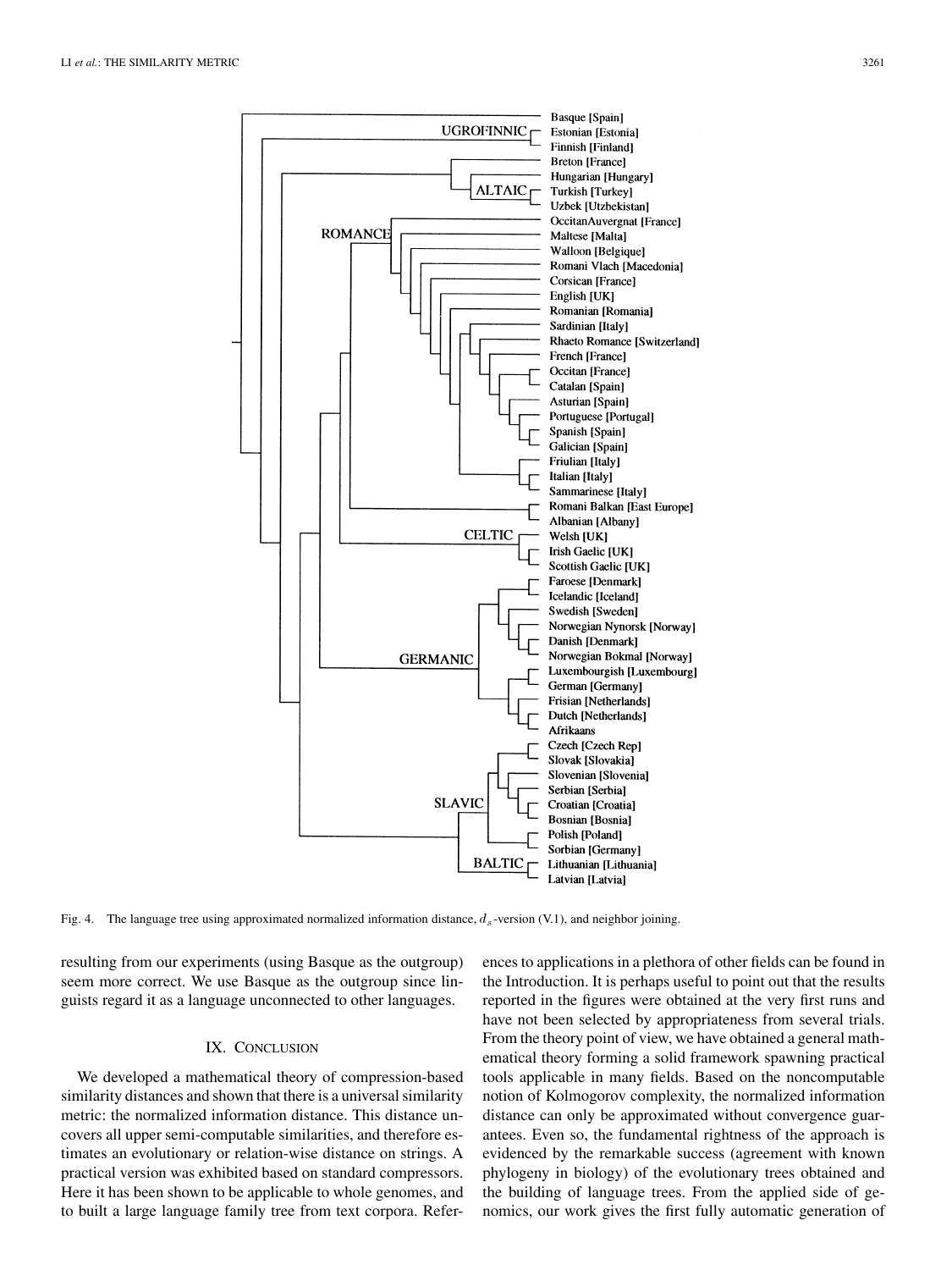

Fig. 5. The language tree using approximated normalized information distance, d-version (V.3), and the Fitch–Margoliash method.

whole genome mitochondrial phylogeny; in computational linguistics it presents a fully automatic way to build language trees and determine language families.

# APPENDIX I A VARIANT METHOD IN LINGUISTICS

In [[2\]](#page-13-0), the purpose is to infer a language tree from differentlanguage text corpora, as well as do authorship attribution on basis of text corpora. The distances determined between objects are justified by *ad hoc* plausibility arguments (although the information distance of [\[34](#page-13-0)], [\[4](#page-13-0)] is also mentioned). The paper [[2\]](#page-13-0) is predated by our universal similarity metric work and phylogeny tree (hierarchical clustering) experiments [\[11](#page-13-0)], [[12\]](#page-13-0), [[35\]](#page-13-0), but it is the language tree experiment we repeated in the present paper using our own technique with somewhat better results. For comparison of the methods we give some brief details.

Assume a fixed compressor ([\[2](#page-13-0)], [\[3\]](#page-13-0) use the Lempel–Ziv type). Let  $C(x)$  denote the length of of the compressed version of a file x, and let  $x'$  be a short file from the same source as x. For example, if x is a long text in a language, then  $x'$  is a short text in the same language. (The authors refer to sequences generated by the same ergodic source.) Then two distances are considered between files  $x, y$ : i) the asymmetric distance

$$
s(x, y) = ([C(xy') - C(x)] - [C(yy') - C(y)])/|y'|
$$

the numerator quantifying the difference in compressing  $y'$ using a database sequence generated by a different source versus one generated by the same source that generated  $y'$ ; and a symmetric distance ii)

$$
S(x,y) = s(x,y)|y'|/[C(yy') - C(y)]
$$
  
+
$$
s(y,x)|x'|/[C(xx') - C(x)].
$$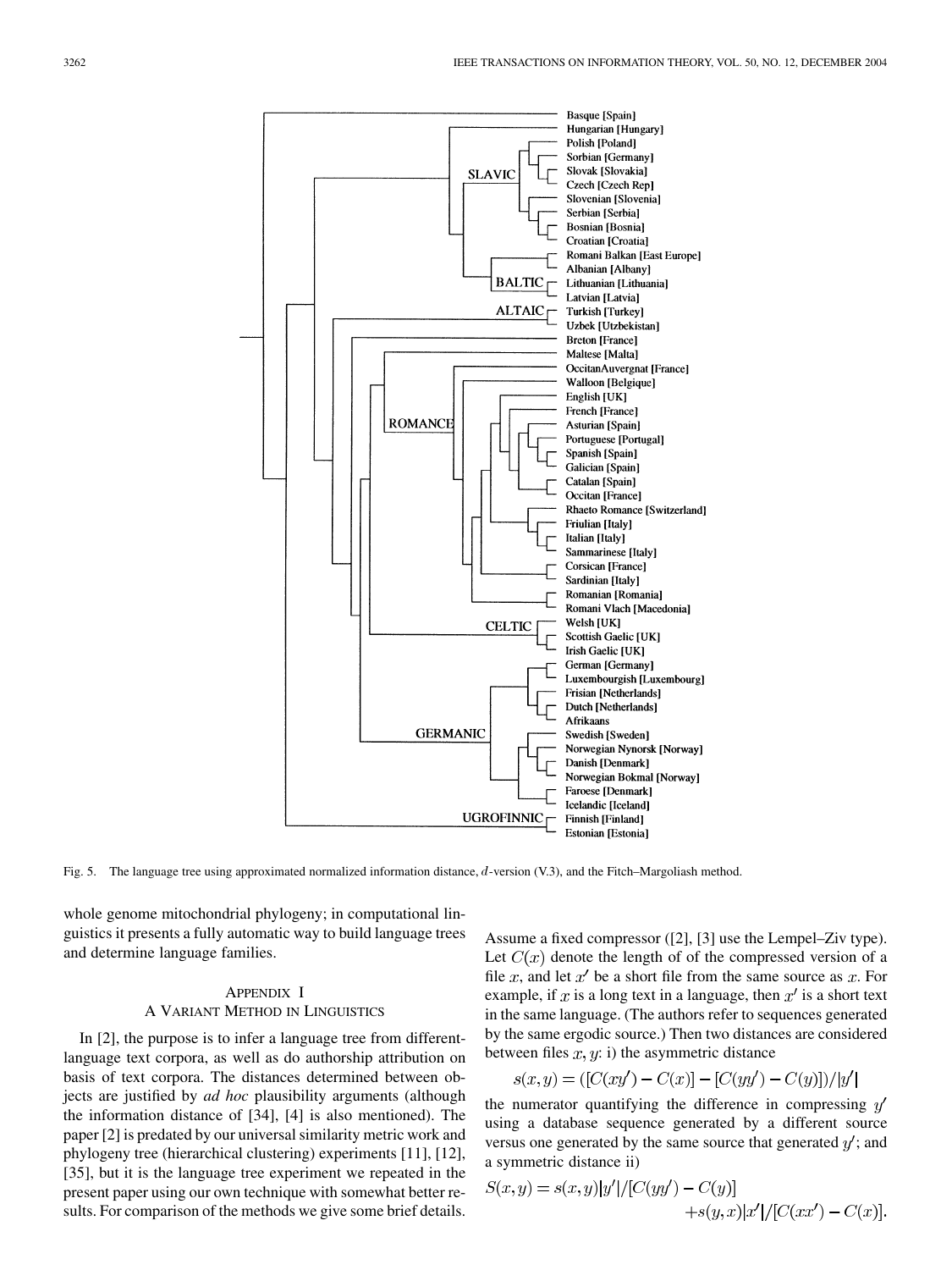<span id="page-13-0"></span>The distances are not metric (neither satisfies the triangular inequality) and the authors propose to "triangularize" in practice by a Procrustes method: setting

$$
S(x, y) := \min(S(x, w) + S(w, y))
$$

in case the left-hand side exceeds the right-hand side. We remark that in that case the left-hand side  $S(x, y)$  becomes smaller and may in turn cause a violation of another triangular inequality as a member of the right-hand side, and so on. On the upside, despite the lack of supporting theory, the authors report successful experiments.

# APPENDIX II A VARIANT METHOD IN DATA MINING

In the followup data mining paper [27], the authors report successful experiments using a simplified version of the NCD (VII.1) called compression-based dissimilarity measure (CDM)

CDM 
$$
(x, y) = \frac{C(xy)}{C(x) + C(y)}
$$

Note that this measure always ranges between  $\frac{1}{2}$  (for  $x = y$ ) and 1 (for x and y satisfy  $C(xy) = C(x) + C(y)$ , that is, compressing  $x$  does not help in compressing  $y$ ). The authors do not give a theoretical analysis, but intuitively this formula measures similarity of  $x$  and  $y$  by comparing the lengths of the compressed files in combination and seperately.

# ACKNOWLEDGMENT

The authors wish to thank John Tromp who carefully read and commented on an early draft.

#### **REFERENCES**

- [1] J. Adachi and M. Hasegawa, "MOLPHY version 2.3: Programs for molecular phylogenetics based on maximum likelihood," *Comput. Sci. Monogr., Inst. Stat. Math.*, vol. 28, pp. 1–150.
- [2] D. Benedetto, E. Caglioti, and V. Loreto, "Language trees and zipping," *Phys. Rev. Lett.*, vol. 88, no. 4, p. 048702, 2002.
- [3] P. Ball, "Algorithm makes tongue tree," in *Nature*, Jan. 22, 2002.
- [4] C. H. Bennett, P. Gács, M. Li, P. M. B. Vitányi, and W. Zurek, "Information distance," *IEEE Trans. Inform. Theory*, vol. 44, pp. 1407–1423, July 1998.
- [5] C. H. Bennett, M. Li, and B. Ma, "Chain letters and evolutionary histories," *Scientific Amer.*, pp. 76–81, June 2003.
- [6] UCMP Glossary: Phylogenetics [Online]. Available: http://www.ucmp. berkeley.edu/glossary/gloss1phylo.html.
- [7] J. I. Boore and W. M. Brown, "Big trees from little genomes: Mitochondrial gene order as a phylogenetic tool," *Curr. Opin. Genet. Dev.*, vol. 8, pp. 668–674, 1998.
- [8] D. Bryant, V. Berry, P. Kearney, M. Li, T. Jiang, T. Wareham, and H. Zhang, "A practical algorithm for recovering the best supported edges of an evolutionary tree," in *Proc. 11th ACM-SIAM Symp. Discrete Algorithms*, San Francisco, CA, Jan. 9–11, 2000, pp. 287–296.
- [9] Y. Cao, A. Janke, P. J. Waddell, M. Westerman, O. Takenaka, S. Murata, N. Okada, S. Pääbo, and M. Hasegawa, "Conflict among individual mitochondrial proteins in resolving the phylogeny of Eutherian orders," *J. Mol. Evol.*, vol. 47, pp. 307–322, 1998.
- [10] X. Chen, B. Francia, M. Li, B. Mckinnon, and A. Seker, "Shared information and program plagiarism detection," *IEEE Trans. Inform. Theory*, vol. 50, pp. 1545–1551, July 2004.
- [11] X. Chen, S. Kwong, and M. Li, "A compression algorithm for DNA sequences and its applications in genome comparison," in *Genome Informatics (Proc. 10th Workshop on Genome Informatics)*, K. Asai, S. Myano, and T. Takagi, Eds. Tokyo, Japan: Universal Academy, 1999, pp. 51–61.
- [12] , "A compression algorithm for DNA sequences," *IEEE-EMB Special Issue on Bioinformatics*, vol. 20, no. 4, pp. 61–66, 2001.
- [13] R. Cilibrasi. The Complearn Toolkit. [Online]. Available: http://complearn.sourceforge.net/
- [14] R. Cilibrasi, R. de Wolf, and P. Vitanyi, "Algorithmic clustering of music," *Computer Music J*. Also available at http://arxiv.org/archive/ cs/0303025, to be published.
- [15] R. Cilibrasi and P. Vitányi, "Clustering by compression," *IEEE Trans. Infom. Theory*. Also available at http://arxiv.org/abs/cs.CV/0312044, submitted for publication.
- [16] G. Cormode, M. Paterson, S. C. Sahinalp, and U. Vishkin, "Communication complexity of document exchange," in *Proc. SODA 2000*, pp. 197–206.
- [17] J.-P. Delahaye, "Classer musiques, langues, images, textes et genomes," *Pour La Science*, vol. 317, pp. 98–103, Mar. 2004. French edition of *Scientific American*.
- [18] W. M. Fitch and E. Margoliash, "Construction of phylogenetic trees," *Science*, vol. 155, pp. 279–284, 1967.
- [19] S. T. Fitz-Gibbon and C. H. House, "Whole genome-based phylogenetic analysis of free-living macroorganizms," *Nucleic Acids Res.*, vol. 27, pp. 4218–4222, 1999.
- [20] P. Gács, "On the symmetry of algorithmic information," *Sov. Math.–Dokl.*, vol. 15, pp. 1477–1480, 1974.
- [21] P. Gács, J. Tromp, and P. Vitányi, "Algorithmic statistics," *IEEE Trans. Inform. Theory*, vol. 47, pp. 2443–2463, Sept. 2001.
- [22] W. Gasarch, personal communication, Aug. 12, 2001.
- [23] United Nations General Assembly Resolution 217 A (III) of 10 December 1948: Universal Declaration of Human Rights [Online]. Available: http://www.un.org/Overview/rights.html
- [24] S. Grumbach and F. Tahi, "A new challenge for compression algorithms: Genetic sequences," *J. Inform. Process. Manag.*, vol. 30, pp. 875–866, 1994.
- [25] D. Hammer, A. E. Romashchenko, A. K. Shen', and N. K. Verashchagin, "Inequalities for Shannon entropies and Kolmogorov complexities," *J. Comput. Syst. Sci.*, vol. 60, no. 2, pp. 442–464, 2000.
- [26] S. Hannenhalli and P. Pevzner, "Transforming cabbage into turnip: Polynomial algorithm for sorting signed permutations by reversals," in *Proc. 27th ACM Symp. Theory of Computing*, Las Vegas, NV, May 29–June 1, 1995, pp. 178–189.
- [27] E. Keogh, S. Lonardi, and C. A. Rtanamahatana, "Toward parameter-free data mining," in *Proc. 10th ACM SIGKDD Int. Conf. Knowledge Discovery and Data Mining*, Seattle, WA, Aug. 22–25, 2004, pp. 206–215.
- [28] J. Kececioglu and D. Sankoff, "Exact and approximation algorithms for the inversion distance," *Algorithmica*, vol. 13, pp. 180–210, 1995.
- [29] A. N. Kolmogorov, "Three approaches to the quantitative definition of information," *Probl. Inform. Transm.*, vol. 1, no. 1, pp. 1–7, 1965.
- [30] E. V. Koonin, "The emerging paradigm and open problems in comparative genomics," *Bioinformatics*, vol. 15, pp. 265–266, 1999.
- [31] M. Li, J. H. Badger, X. Chen, S. Kwong, P. Kearney, and H. Zhang, "An information-based sequence distance and its application to whole mitochondrial genome phylogeny," *Bioinformatics*, vol. 17, no. 2, pp. 149–154, 2001.
- [32] M. Li and P. M. B. Vitányi, "Reversibility and adiabatic computation: Trading time and space for energy," in *Proc. Roy. Soc. London, Ser. A*, vol. 452, 1996, pp. 769–789.
- [33]  $\rightarrow$ , "Reversibility and adiabatic computation: Trading time and space for energy," in *Proc. Roy. Soc. London, Ser. A*, vol. 452, 1996, pp. 769–789.
- [34]  $\longrightarrow$ , An Introduction to Kolmogorov Complexity and its Applications, 2nd ed. New York: Springer-Verlag, 1997.
- [35] -, "Algorithmic complexity," in *International Encyclopedia of the Social & Behavioral Sciences*, N.J. Smelser and P.B. Baltes, Eds. Oxford, U.K.: Pergamon, 2001, pp. 376–382.
- [36] A. Londei, V. Loreto, and M. O. Belardinelli, "Music style and authorship categorization by informative compressors," in *Proc. 5th Triannual Conf. Eur. Soc. for the Cognitive Sciences of Music*, Hannover, Germany, Sept. 8–13, 2003, pp. 200–203.
- [37] B. Ma, J. Tromp, and M. Li, "PatternHunter: Faster and more sensitive homology search," *Bioinformatics*, vol. 18, no. 3, pp. 440–445, 2002.
- [38] H. Muir, "Software to unzip identity of unknown composers," in *New Scientist*, Apr. 12, 2003.
- [39] S. Muthukrishnan and S. C. Sahinalp, "Approximate nearest neighbors and sequence comparison with block operations," in *Proc. 32nd ACM Symp. Theory of Computing*, Portland, OR, May 21–23, 2000, pp. 416–424.
- [40] A. A. Muchnik and N. K. Vereshchagin, "Logical operations and Kolmogorov complexity II," in *Proc. 16th IEEE Conf. Computational Complexity*, Chicago, IL, June 18–21, 2001, pp. 256–265.